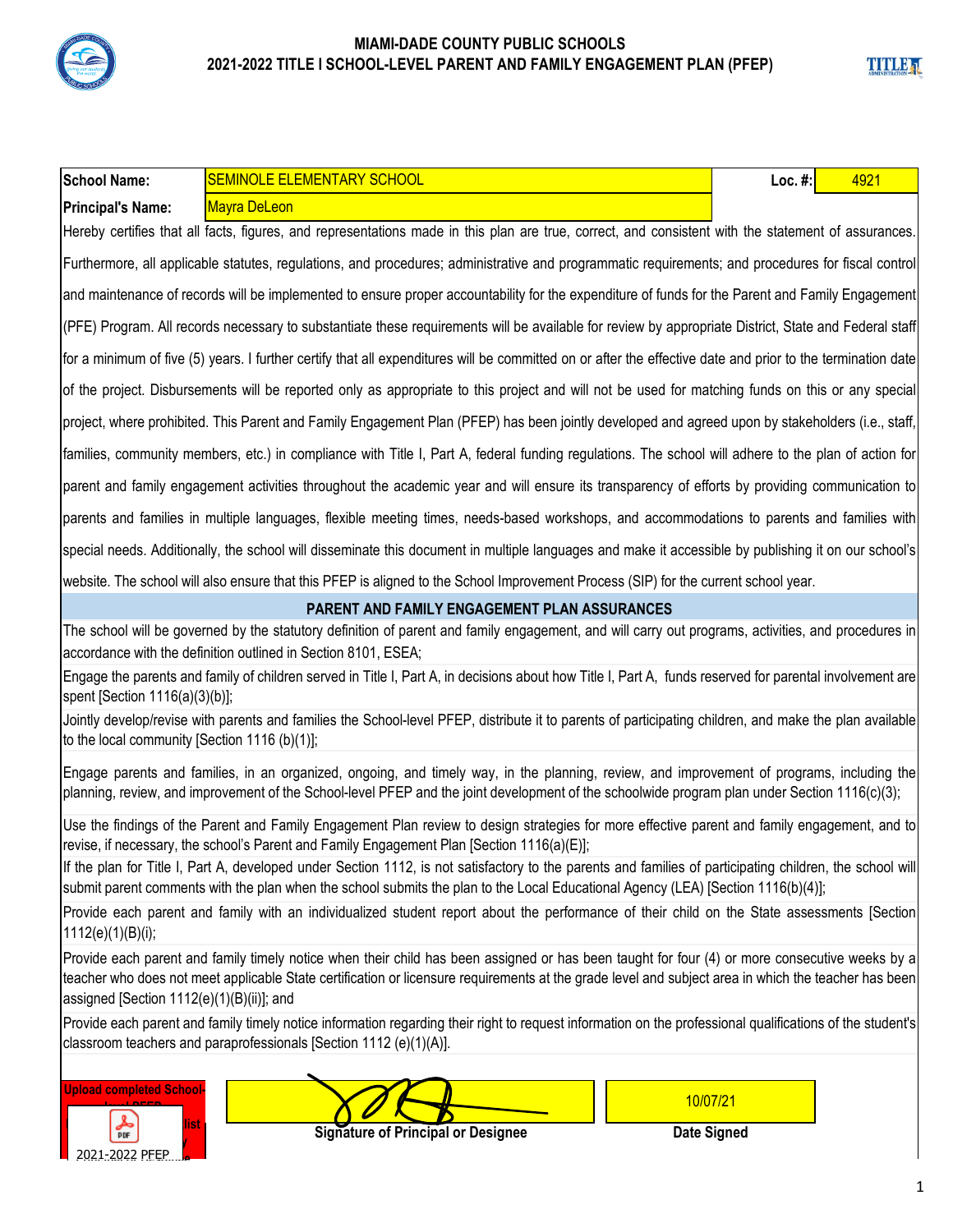

| TITLE,                     |  |  |  |
|----------------------------|--|--|--|
| <b>ADMINISTRATION-HILL</b> |  |  |  |

| Checklist.pdf |  |
|---------------|--|
|---------------|--|

*This plan is aligned with Section 1116 of the Every Student Succeeds Act* 

### **MISSION STATEMENT**

To enhance parent and family engagement, access, and advocacy in order to build parents' and families' capacity for stronger parent, family, school and community engagement, in support of measurable improvement in student achievement.

The Title I School-level PFEP is a shared responsibility, parents and family members will provide input in the update and review of the PFEP and assist in providing high quality instruction for all learners, as evidenced by the school's Title I Annual Parent Meeting and Educational Excellence School Advisory Council. The PFEP is presented during the 1st EESAC meeting of the year and the Title I Annual Parent Meeting by an administrator.

The School-level PFEP is a shared responsibility, parents and family members will provide input in the update and review of the PFEP and assist in providing high quality instruction for all learners, as follows:

| <b>Focus Area</b>                                                                                                                                                                                                                                                            | <b>Evidence</b>                                                                                                                                                                                                                                            |                                                                                                   | <b>Meeting Name</b>                                                       | <b>Meeting Date</b>   |
|------------------------------------------------------------------------------------------------------------------------------------------------------------------------------------------------------------------------------------------------------------------------------|------------------------------------------------------------------------------------------------------------------------------------------------------------------------------------------------------------------------------------------------------------|---------------------------------------------------------------------------------------------------|---------------------------------------------------------------------------|-----------------------|
| The School-level PFEP is a                                                                                                                                                                                                                                                   | The school will present the Title I School-level PFEP for input<br>review, and approval by all stakeholders and document in the<br>meeting minutes.                                                                                                        |                                                                                                   | 1st EESAC Meeting<br>of the Year                                          | 09/15/21              |
| shared responsibility.                                                                                                                                                                                                                                                       | The school will provide an overview of the PFEP, make it<br>available to all parents for input and review, ensure that it is jointly<br>developed with and agreed upon by all stakeholders.                                                                |                                                                                                   | <b>Title I Annual Parent</b><br>Meeting                                   | 09/22/21              |
| <b>Focus Area</b>                                                                                                                                                                                                                                                            | Evidence                                                                                                                                                                                                                                                   |                                                                                                   |                                                                           | <b>Timeline</b>       |
| Parents/families will assist in<br>providing<br>high<br>quality<br>instruction for all learners.                                                                                                                                                                             | Tilte I School-Parent Compact<br>Monitoring<br>Monitoring homework completion<br>Participation in decisions relating to the child's education                                                                                                              |                                                                                                   | PDF<br>2021-2022 Parent<br>Compact (2) (1).pdf                            | August 2021-June 2022 |
|                                                                                                                                                                                                                                                                              |                                                                                                                                                                                                                                                            | <b>INVOLVEMENT OF PARENTS</b>                                                                     |                                                                           |                       |
| The school will involve parents and family members in an organized, and timely manner in the planning, review, and improvement of the Title I Schoolwide<br>Program including involvement in decision-making of how supplemental funds for Title I will be used, as follows: |                                                                                                                                                                                                                                                            |                                                                                                   |                                                                           |                       |
| <b>Focus Area</b>                                                                                                                                                                                                                                                            | <b>Evidence</b>                                                                                                                                                                                                                                            |                                                                                                   | <b>Meeting Type</b>                                                       | <b>Meeting Date</b>   |
| Parents and families'<br>engagement in the decision-<br>making process of how Title I<br>Schoolwide Program<br>supplemental funds will be                                                                                                                                    | During EESAC meetings, parents and families will be given the<br>opportunity to provide input in the decision making process of how<br>Title I Schoolwide Program supplemental funds will be used as<br>evidenced in the pending/verified meeting minutes. |                                                                                                   | $\frac{1}{\rho_{DF}}$<br><b>EESAC</b> minutes<br>september 15<br>2021.pdf | 09/15/21              |
| Parents and families'<br>engagement in the planning,<br>review, and improvement of<br>Title I Schoolwide Program.                                                                                                                                                            | During the Title I Annual Parent Meeting, parents and families will<br>be encouraged to provide input in the planning, review and<br>improvement of the Title I Schoolwide Program, as evidenced by<br>meeting minutes.                                    |                                                                                                   | W<br>Document<br>wimutes Fier                                             | 09/22/21              |
|                                                                                                                                                                                                                                                                              | <b>COORDINATION AND INTEGRATION WITH OTHER FEDERAL PROGRAMS</b>                                                                                                                                                                                            |                                                                                                   |                                                                           |                       |
|                                                                                                                                                                                                                                                                              | The school will coordinate and integrate parent and family engagement programs and activities to teach parents how to help their child at home, as follows:                                                                                                |                                                                                                   |                                                                           |                       |
| <b>Coordination with Other</b><br><b>Programs</b>                                                                                                                                                                                                                            | <b>Activity</b>                                                                                                                                                                                                                                            | How Will Participation in the Activity Teach Parents to Help<br><b>Their Children at Home</b>     |                                                                           |                       |
| Title III (Tutoring for<br>☑<br>English Learners)<br>if applicable                                                                                                                                                                                                           | <b>Support Services</b>                                                                                                                                                                                                                                    | Strategies provided to parents of EL students will help enhance their academic<br>performance     |                                                                           |                       |
| Title IX, Homeless<br>⊡<br>Project UP-START                                                                                                                                                                                                                                  | <b>Support Services</b>                                                                                                                                                                                                                                    | Resources provided to families in transition will help students overcome<br>barriers to learning. |                                                                           |                       |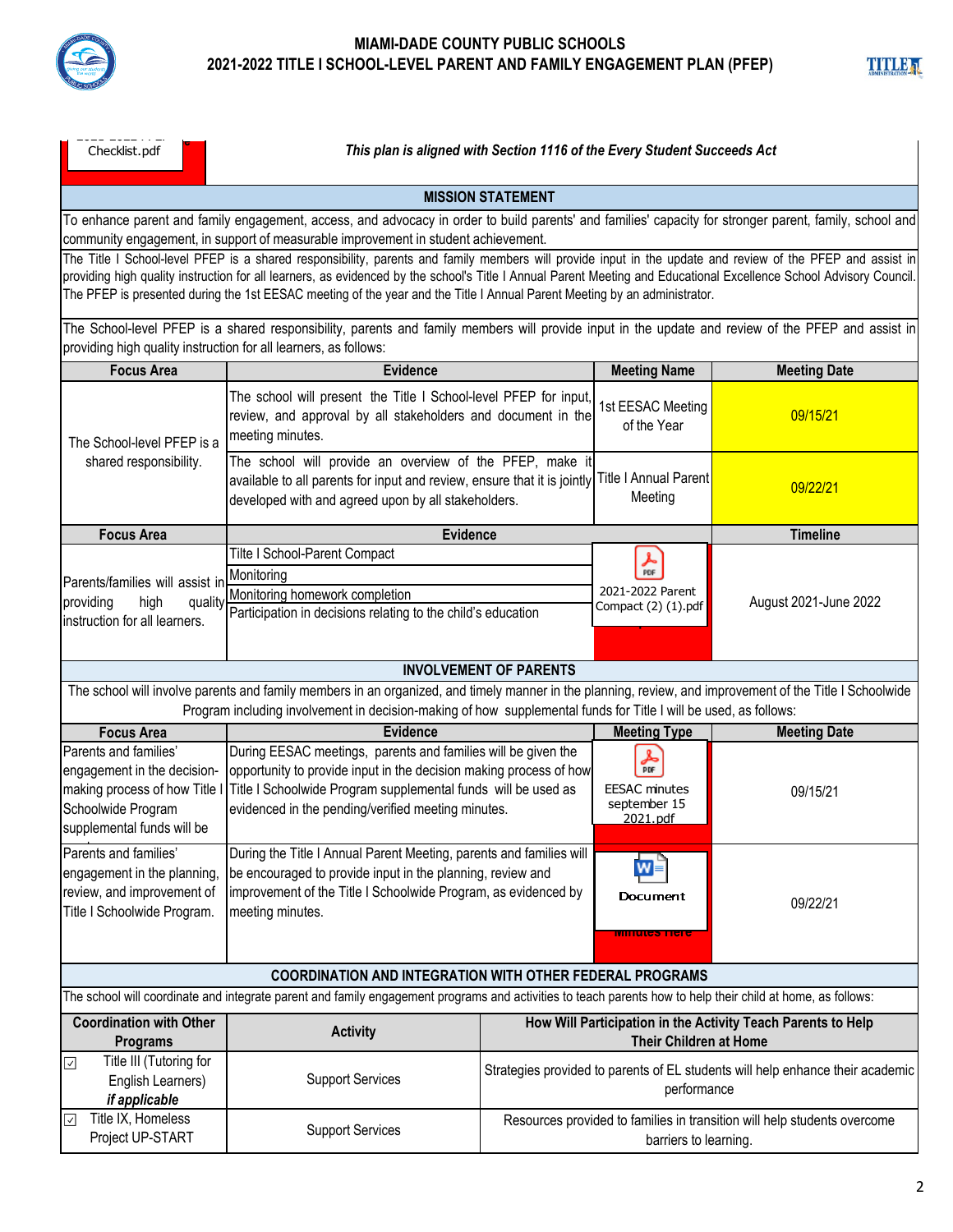

|       | П |  |
|-------|---|--|
| 1 I I |   |  |

| <b>VPK</b>                                                                                                                                                                                                                                                                                                                                                                                                                                                                                              | Meetings and Workshops                                                                                                              | Strategies provided to parents of VPK students will help build a strong<br>academic foundation. |                                                                                                                                                                                                                                       |  |
|---------------------------------------------------------------------------------------------------------------------------------------------------------------------------------------------------------------------------------------------------------------------------------------------------------------------------------------------------------------------------------------------------------------------------------------------------------------------------------------------------------|-------------------------------------------------------------------------------------------------------------------------------------|-------------------------------------------------------------------------------------------------|---------------------------------------------------------------------------------------------------------------------------------------------------------------------------------------------------------------------------------------|--|
|                                                                                                                                                                                                                                                                                                                                                                                                                                                                                                         |                                                                                                                                     | TITLE I ANNUAL PARENT MEETING                                                                   |                                                                                                                                                                                                                                       |  |
| The school will conduct the Title I Annual Meeting to inform parents and families of the school's participation in the Title I Schoolwide Program. During the<br>meeting, the school will provide a description of the Title I Schoolwide Program which will include an explanation about the forms of academic assessments,<br>the school performance data, and the rights of parents. Additionally, the school will document that the communication has been provided to stakeholders, as<br>follows: |                                                                                                                                     |                                                                                                 |                                                                                                                                                                                                                                       |  |
| <b>Activity/Tasks</b>                                                                                                                                                                                                                                                                                                                                                                                                                                                                                   | <b>Description of Meeting Notice/Invite</b>                                                                                         |                                                                                                 | <b>Evidence of Effectiveness</b>                                                                                                                                                                                                      |  |
| <b>Notification</b>                                                                                                                                                                                                                                                                                                                                                                                                                                                                                     | Apps<br>$\Box$                                                                                                                      | Electronic<br>☑<br>Messages                                                                     | <b>Upload Title I Anr</b><br><b>Iyer in Multiple</b><br>W≡<br>Lar<br><b>Claimer Here</b><br><b>Accessibility</b><br>2021-2022 Title I<br><b>Annual Parent</b><br>Mereting                                                             |  |
| (Before)                                                                                                                                                                                                                                                                                                                                                                                                                                                                                                | School Calendar/ Newsletter<br>$\overline{\mathsf{v}}$                                                                              | $\boxed{\checkmark}$<br>Flyers                                                                  | 훎<br>人<br>PDF<br>dance                                                                                                                                                                                                                |  |
|                                                                                                                                                                                                                                                                                                                                                                                                                                                                                                         | School Marquee<br>$ \!\vee\! $                                                                                                      | School<br>⊡<br>Website                                                                          | <b>Title I Meeting</b><br><b>Title I Meeting</b><br>Anni<br>lere<br>Attendance Log.pdf<br>Memo.pdf                                                                                                                                    |  |
| <b>Activity/Tasks</b>                                                                                                                                                                                                                                                                                                                                                                                                                                                                                   |                                                                                                                                     |                                                                                                 | Description of Activity/Tasks Conducted During the Meeting                                                                                                                                                                            |  |
| <b>Documentation</b><br>(During)                                                                                                                                                                                                                                                                                                                                                                                                                                                                        | Title I School-level PFEP reviewed, discussed<br>$\vert \vee \vert$<br>and updated with parents and families during<br>the meeting. |                                                                                                 | Documentation verifying meeting<br>$\boxed{\checkmark}$<br>attendees                                                                                                                                                                  |  |
|                                                                                                                                                                                                                                                                                                                                                                                                                                                                                                         | Meeting Agenda includes all required items,<br>$\vert\downarrow\vert$<br>and updated with school information                        |                                                                                                 | <b>Upload</b><br>https://semin<br>$\overline{\mathbf{v}}$<br><b>Customi</b><br>P.<br><b>oleelementar</b><br><b>Parent N</b><br><u>y.com/</u><br>2021-2022<br><b>Presenta</b><br>Seminole<br><b>website</b> Elementary School          |  |
|                                                                                                                                                                                                                                                                                                                                                                                                                                                                                                         | Meeting Minutes include record of dialogue<br>$\overline{\le}$<br>with parents/families                                             |                                                                                                 | Parent Surveys discussed and made<br>$\overline{\vee}$<br>available (in multiple languages) during<br>the meeting.                                                                                                                    |  |
|                                                                                                                                                                                                                                                                                                                                                                                                                                                                                                         | Title I Notification Letter made available to<br>$\vert \vee \vert$<br>parents and families                                         |                                                                                                 | District Advisory Council (DAC)/Parent Advisory<br>$\overline{\vee}$<br>Council(PAC) Representative Form discussed and<br>updated during the meeting                                                                                  |  |
|                                                                                                                                                                                                                                                                                                                                                                                                                                                                                                         | Title District-level PFEP made available during<br>the meeting                                                                      |                                                                                                 | School-Parent Compact reviewed and<br>☑<br>updated the meeting                                                                                                                                                                        |  |
| <b>Activity/Tasks</b>                                                                                                                                                                                                                                                                                                                                                                                                                                                                                   | Description of Follow-Up Activity/Tasks                                                                                             |                                                                                                 |                                                                                                                                                                                                                                       |  |
|                                                                                                                                                                                                                                                                                                                                                                                                                                                                                                         | Updated Title I School-level PFEP posted on<br>$\sqrt{}$<br>school's website                                                        |                                                                                                 | Attendance records filed in the Title I<br>☑<br><b>Filing System</b>                                                                                                                                                                  |  |
|                                                                                                                                                                                                                                                                                                                                                                                                                                                                                                         | Meeting Agenda filed in the Title I Compliance Filing<br>$\vert\,$<br>System                                                        |                                                                                                 | Title I Annual Parent Meeting PowerPoint<br>$\overline{\mathsf{S}}$<br>Presentation posted to the school website                                                                                                                      |  |
| Follow-Up                                                                                                                                                                                                                                                                                                                                                                                                                                                                                               | Meeting Minutes filed in the Title I Compliance Filing<br>System                                                                    |                                                                                                 | <b>Compilation of Survey Results</b><br>☑<br>completed and filed in the Title I Filing<br>System                                                                                                                                      |  |
| (After)                                                                                                                                                                                                                                                                                                                                                                                                                                                                                                 | Title I Program Notification Letter Posted on<br>$\vert \vee \vert$<br>the School's website                                         |                                                                                                 | <b>Upload DAC/PAC</b><br><b>Upload</b><br>$\overline{\mathsf{v}}$<br><b>Representative Form</b><br>斋<br>submitted to the<br>2021-2022 DAC<br><b>Department of Title I</b><br><b>PAC</b><br><b>Administration</b><br>Representives.pdf |  |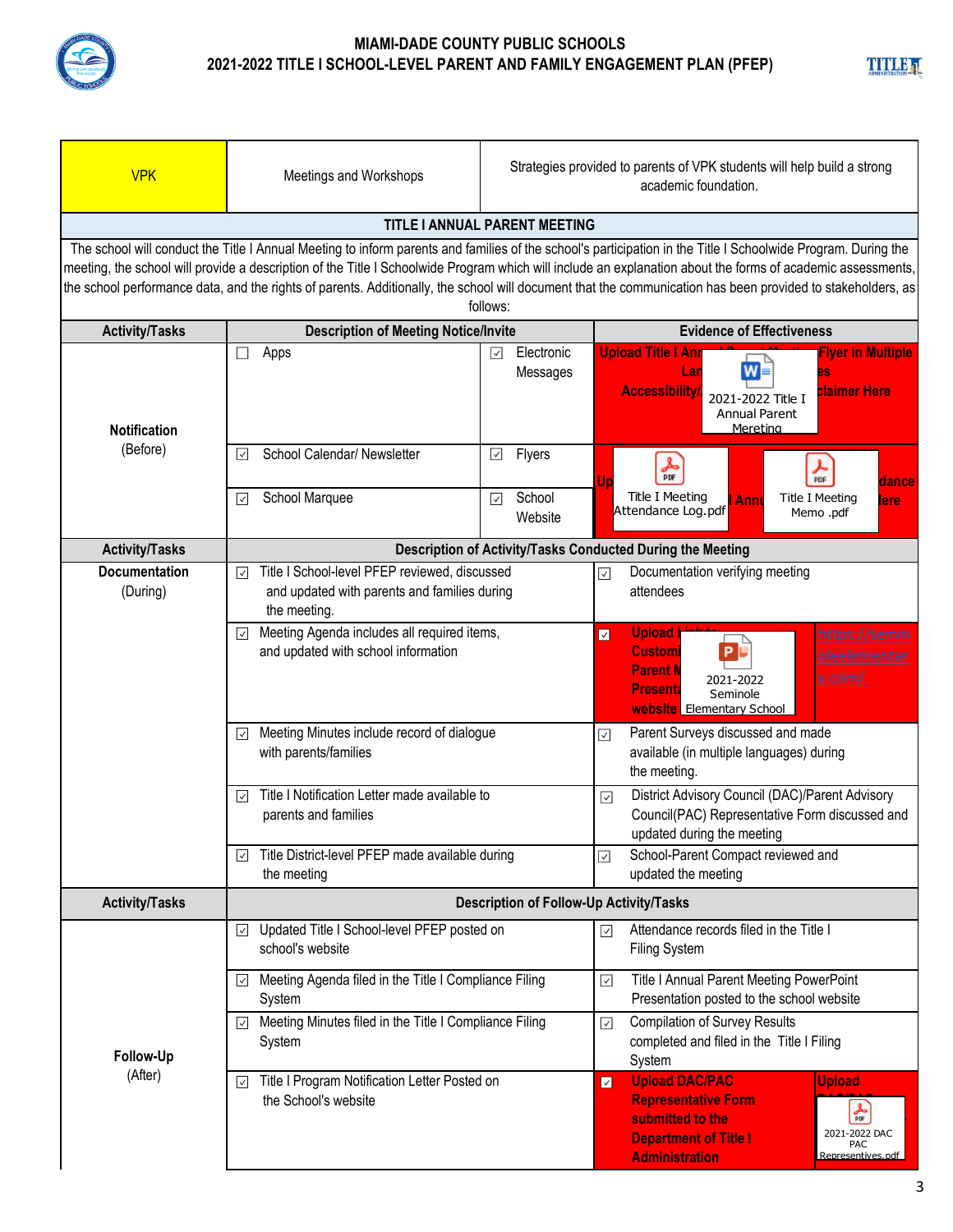

|                                                                                            | Meeting data entered on Monthly Parent<br>⊡<br>and Family Engagement Data Report                                                                                                                                                                                                                                    |                                                                            | <b>Updated School-Parent Compact</b><br>$\overline{\mathsf{v}}$<br>available to parents and families                                                                                                                                                                                                                                                                                                                                                                           |  |  |
|--------------------------------------------------------------------------------------------|---------------------------------------------------------------------------------------------------------------------------------------------------------------------------------------------------------------------------------------------------------------------------------------------------------------------|----------------------------------------------------------------------------|--------------------------------------------------------------------------------------------------------------------------------------------------------------------------------------------------------------------------------------------------------------------------------------------------------------------------------------------------------------------------------------------------------------------------------------------------------------------------------|--|--|
| <b>Optional</b>                                                                            | Meeting photos posted on school website                                                                                                                                                                                                                                                                             |                                                                            | $\Box$ Evidence of social media post(s)                                                                                                                                                                                                                                                                                                                                                                                                                                        |  |  |
|                                                                                            |                                                                                                                                                                                                                                                                                                                     | <b>FLEXIBLE PARENT MEETINGS</b>                                            |                                                                                                                                                                                                                                                                                                                                                                                                                                                                                |  |  |
|                                                                                            | The school will offer a flexible number of meetings in the morning, afternoon, and evening. Additionally, the school will provide, with Title I supplemental PFE<br>funds, webinars, teleconferences, video conferences, or home visits, and services related to parent and family engagement, as follows:          |                                                                            |                                                                                                                                                                                                                                                                                                                                                                                                                                                                                |  |  |
| <b>Flexible Meetings</b>                                                                   | <b>Meeting Time(s)</b>                                                                                                                                                                                                                                                                                              | <b>Meeting/Activity</b>                                                    | <b>Documentation of Meeting/Activity</b>                                                                                                                                                                                                                                                                                                                                                                                                                                       |  |  |
| <b>Morning Meetings</b><br>⊻                                                               | 8:00 a.m. - 12:00 p.m.                                                                                                                                                                                                                                                                                              | Virtual<br>Meeting/Workshop                                                | <b>Upload</b><br>ี่ ⊠∍่<br>$\frac{1}{\text{p} \cdot \text{p}}$                                                                                                                                                                                                                                                                                                                                                                                                                 |  |  |
| Afternoon Meetings<br>⊻                                                                    | 12:00 p.m. - 4:00 p.m.                                                                                                                                                                                                                                                                                              | Virtual<br>Meeting/Workshop                                                | Seminole<br>Afternoon Sample<br>2021-2022 Title I Meeting Flyer.jpg<br>Curriculum<br>Flyer.pdf                                                                                                                                                                                                                                                                                                                                                                                 |  |  |
| <b>Evening Meetings</b><br>ا∨ا                                                             | 4:00 p.m. $-7:00$ p.m.                                                                                                                                                                                                                                                                                              | <b>Title I Annual Parent</b><br><b>Meeting</b><br><b>BUILDING CAPACITY</b> | Flver.docx<br>ons disclaimer<br>tions disclaimer                                                                                                                                                                                                                                                                                                                                                                                                                               |  |  |
|                                                                                            |                                                                                                                                                                                                                                                                                                                     |                                                                            | The school will implement activities that build the capacity for meaningful parent and family engagement. The activities implemented by the school will help<br>to build relationships with the community in order to improve student achievement. Additionally, the school will provide resources and training to assist<br>parents and families to work with their child(ren), and provide other reasonable support for parent and family engagement activities, as follows: |  |  |
| <b>Activity/Tasks</b>                                                                      | <b>Title of Person Responsible</b>                                                                                                                                                                                                                                                                                  |                                                                            | <b>Resources Provided</b>                                                                                                                                                                                                                                                                                                                                                                                                                                                      |  |  |
| <b>Title I Annual Parent Meeting</b>                                                       | <b>Assistant Principal</b>                                                                                                                                                                                                                                                                                          | <b>PowerPoint Presentations</b>                                            |                                                                                                                                                                                                                                                                                                                                                                                                                                                                                |  |  |
| <b>EESAC Meetings</b>                                                                      | <b>Assistant Principal</b>                                                                                                                                                                                                                                                                                          |                                                                            | <b>PowerPoint Presentations</b>                                                                                                                                                                                                                                                                                                                                                                                                                                                |  |  |
| <b>Virtual Meetings/Webinars</b>                                                           | <b>CIS/CLS</b>                                                                                                                                                                                                                                                                                                      |                                                                            | <b>Flyers</b>                                                                                                                                                                                                                                                                                                                                                                                                                                                                  |  |  |
|                                                                                            |                                                                                                                                                                                                                                                                                                                     | <b>STAFF DEVELOPMENT</b>                                                   |                                                                                                                                                                                                                                                                                                                                                                                                                                                                                |  |  |
|                                                                                            | The school will provide the following professional development opportunities to encourage and educate staff, which may include:                                                                                                                                                                                     |                                                                            |                                                                                                                                                                                                                                                                                                                                                                                                                                                                                |  |  |
|                                                                                            | • How to value and utilize the contributions of parents and families;<br>How to reach out to, communicate with, and work with parents and families as equal partners;<br>• How to implement and coordinate parent and family programs; and<br>• How to build upon ties between parents and families and the school. |                                                                            |                                                                                                                                                                                                                                                                                                                                                                                                                                                                                |  |  |
| <b>Activity</b>                                                                            | <b>Title of Person Responsible</b>                                                                                                                                                                                                                                                                                  | <b>Parent/Family</b><br>Engagement<br><b>Focus Areas</b>                   | <b>Documentation</b>                                                                                                                                                                                                                                                                                                                                                                                                                                                           |  |  |
| District-sponsored<br>$\sqrt{2}$<br>Title I Facilitator<br><b>Training Sessions</b>        | Administrator                                                                                                                                                                                                                                                                                                       | Implementing/<br>Coordinating<br>parent/family<br>programs                 | Agenda, handouts, PowerPoint presentation,<br>implementation of knowledge gained, and Master Plan<br>Points from MyLearningPlan Professional Development<br>Management System.                                                                                                                                                                                                                                                                                                 |  |  |
| Community<br>☑<br>Involvement and<br>Liaison Specialists<br>(CIS/CLS) Training<br>Sessions | CIS/CLS                                                                                                                                                                                                                                                                                                             | Implementing/<br>Coordinating<br>parent/family<br>programs                 | Agenda, handouts, PowerPoint presentation,<br>implementation of knowledge gained, and Master Plan<br>Points from MyLearningPlan Professional Development<br>Management System.                                                                                                                                                                                                                                                                                                 |  |  |

**TITLE A**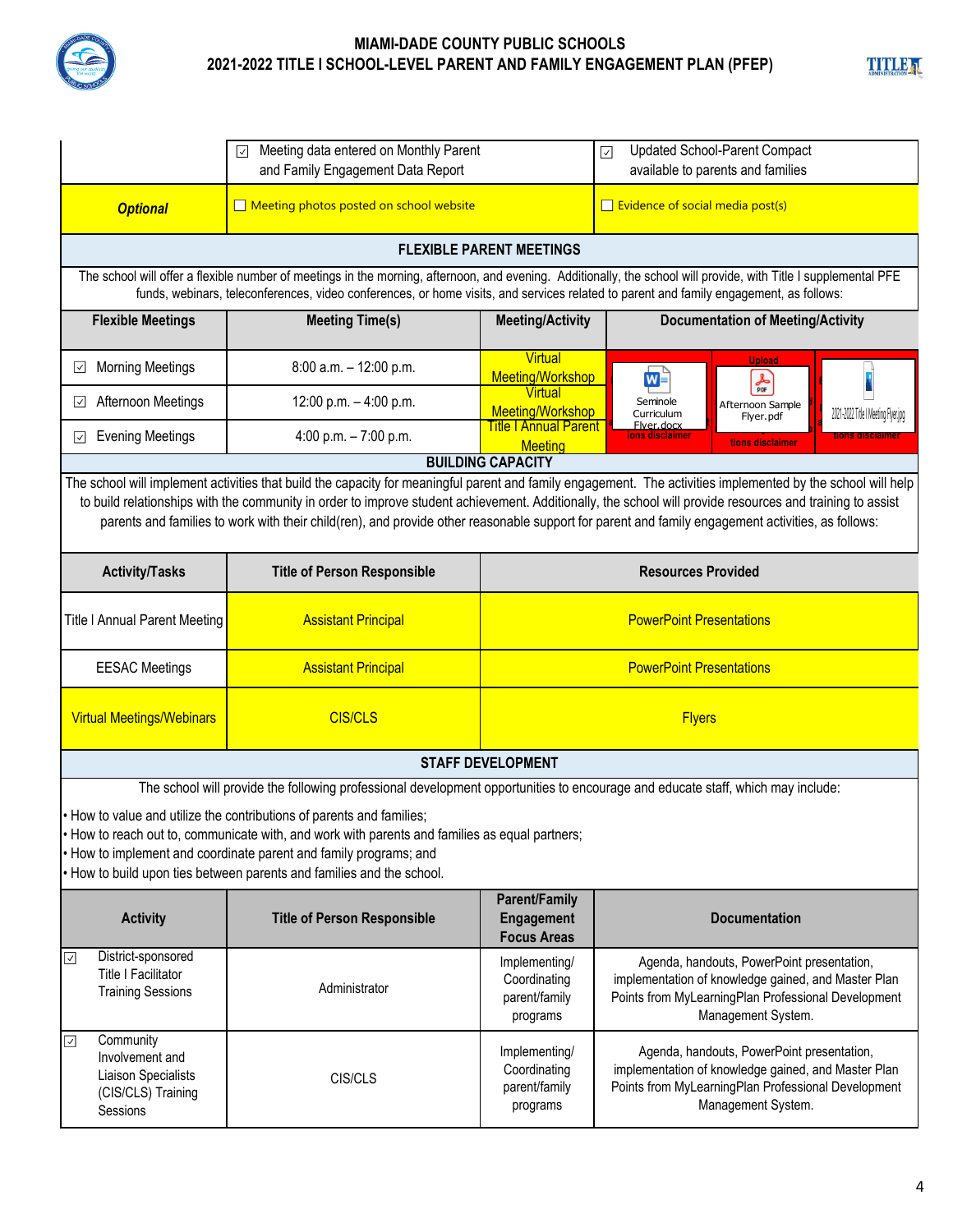

| Online PD to Build<br><b>Relationships with</b><br><b>Parents</b>                                                                                                                                                                                                                                                                                                                                                                                                                                                                                                                                                                                                                                                                                                                                                                |                                                                                                                                                                                                                                                                                                                                                                                                                                                                                        | <b>CIS/CLS</b>                                  | Valuing and<br><b>Utilizing Parent</b><br>Contributions       | Master Plan Points from MyLearningPlan Professional<br>Development Management System. |                                  |                                            |
|----------------------------------------------------------------------------------------------------------------------------------------------------------------------------------------------------------------------------------------------------------------------------------------------------------------------------------------------------------------------------------------------------------------------------------------------------------------------------------------------------------------------------------------------------------------------------------------------------------------------------------------------------------------------------------------------------------------------------------------------------------------------------------------------------------------------------------|----------------------------------------------------------------------------------------------------------------------------------------------------------------------------------------------------------------------------------------------------------------------------------------------------------------------------------------------------------------------------------------------------------------------------------------------------------------------------------------|-------------------------------------------------|---------------------------------------------------------------|---------------------------------------------------------------------------------------|----------------------------------|--------------------------------------------|
| M-DCPS<br>Meetings/Training/Wor<br>kshops                                                                                                                                                                                                                                                                                                                                                                                                                                                                                                                                                                                                                                                                                                                                                                                        |                                                                                                                                                                                                                                                                                                                                                                                                                                                                                        | <b>CIS/CLS</b>                                  | Enhancing<br>Capacity to work<br>with parents and<br>families | Master Plan Points from MyLearningPlan Professional<br>Development Management System. |                                  |                                            |
|                                                                                                                                                                                                                                                                                                                                                                                                                                                                                                                                                                                                                                                                                                                                                                                                                                  |                                                                                                                                                                                                                                                                                                                                                                                                                                                                                        |                                                 | <b>OTHER ACTIVITIES</b>                                       |                                                                                       |                                  |                                            |
|                                                                                                                                                                                                                                                                                                                                                                                                                                                                                                                                                                                                                                                                                                                                                                                                                                  | The school will conduct other activities/events/meetings to encourage and support parents and families in more meaningful engagement in the education of                                                                                                                                                                                                                                                                                                                               |                                                 | their child(ren), as follows:                                 |                                                                                       |                                  |                                            |
| <b>Content and Type of</b><br><b>Activity</b>                                                                                                                                                                                                                                                                                                                                                                                                                                                                                                                                                                                                                                                                                                                                                                                    |                                                                                                                                                                                                                                                                                                                                                                                                                                                                                        | <b>Title of Person Responsible</b>              |                                                               | Parent & Family Engagement Focus<br><b>Areas</b>                                      | <b>Evidence of Effectiveness</b> |                                            |
| <b>EESAC Meetings</b>                                                                                                                                                                                                                                                                                                                                                                                                                                                                                                                                                                                                                                                                                                                                                                                                            |                                                                                                                                                                                                                                                                                                                                                                                                                                                                                        | <b>EESAC Chairperson</b>                        |                                                               | Curriculum                                                                            | <b>Minutes</b>                   |                                            |
| <b>FSA Night</b>                                                                                                                                                                                                                                                                                                                                                                                                                                                                                                                                                                                                                                                                                                                                                                                                                 |                                                                                                                                                                                                                                                                                                                                                                                                                                                                                        | <b>Assistant Principal</b>                      |                                                               | Curriculum<br><b>Attendance Records</b>                                               |                                  |                                            |
|                                                                                                                                                                                                                                                                                                                                                                                                                                                                                                                                                                                                                                                                                                                                                                                                                                  |                                                                                                                                                                                                                                                                                                                                                                                                                                                                                        |                                                 | <b>ACCESSIBILITY</b>                                          |                                                                                       |                                  |                                            |
|                                                                                                                                                                                                                                                                                                                                                                                                                                                                                                                                                                                                                                                                                                                                                                                                                                  | The school will provide full opportunities for participation in parent and family engagement activities for all parents and family members. Additionally, the<br>school will share information related to school and parent and family programs, meetings, school reports, and other activities in an understandable, uniform<br>format, and in languages that the parents and families understand as well as provide accessibility accommodations for parents and family members with |                                                 | special needs, as follows:                                    |                                                                                       |                                  |                                            |
| <b>Accessibility</b><br><b>Focus Areas</b>                                                                                                                                                                                                                                                                                                                                                                                                                                                                                                                                                                                                                                                                                                                                                                                       | <b>Accommodations</b>                                                                                                                                                                                                                                                                                                                                                                                                                                                                  | <b>Title of Person Responsible</b>              |                                                               |                                                                                       | <b>Evidence of Effectiveness</b> |                                            |
| Language                                                                                                                                                                                                                                                                                                                                                                                                                                                                                                                                                                                                                                                                                                                                                                                                                         | <b>Translator</b>                                                                                                                                                                                                                                                                                                                                                                                                                                                                      | <b>Assistant Principal</b>                      |                                                               | Multi-language Materials/Flyers/Handouts with disclaimer                              |                                  |                                            |
| Parents with Special<br>Needs                                                                                                                                                                                                                                                                                                                                                                                                                                                                                                                                                                                                                                                                                                                                                                                                    | Sign language interpreter                                                                                                                                                                                                                                                                                                                                                                                                                                                              | <b>Assistant Principal</b>                      |                                                               | <b>Request for Sign Language Interpreter</b>                                          |                                  |                                            |
|                                                                                                                                                                                                                                                                                                                                                                                                                                                                                                                                                                                                                                                                                                                                                                                                                                  |                                                                                                                                                                                                                                                                                                                                                                                                                                                                                        |                                                 | <b>COMMUNICATION</b>                                          |                                                                                       |                                  |                                            |
| The school will provide timely information about the Title I Schoolwide Program, explanation about the curriculum at the school, the forms of assessment used to<br>measure student progress, the achievement levels students are expected to obtain, identify students who are at risk of not meeting state standards on<br>performance standards assessments and provide parents with information regarding their child(ren)'s attendance. If requested by parents, the school will provide<br>opportunities for regular meetings in order to formulate suggestions and to participate, as appropriate, in decision-making related to the education of their<br>child(ren). Additionally, the schools will submit parent and family's comments if the schoolwide plan is not satisfactory to parents and families, as follows: |                                                                                                                                                                                                                                                                                                                                                                                                                                                                                        |                                                 |                                                               |                                                                                       |                                  |                                            |
| <b>Communication Focus</b><br><b>Areas</b>                                                                                                                                                                                                                                                                                                                                                                                                                                                                                                                                                                                                                                                                                                                                                                                       |                                                                                                                                                                                                                                                                                                                                                                                                                                                                                        | <b>Content and Type of Activity</b>             |                                                               | <b>Title of Person Responsible</b>                                                    |                                  | <b>Evidence of</b><br><b>Effectiveness</b> |
| Title I                                                                                                                                                                                                                                                                                                                                                                                                                                                                                                                                                                                                                                                                                                                                                                                                                          |                                                                                                                                                                                                                                                                                                                                                                                                                                                                                        | Parent Correspondence                           |                                                               | <b>CIS/CLS</b>                                                                        |                                  | 人脉<br><b>Title I Parent</b><br>Letter.pdf  |
| Curriculum                                                                                                                                                                                                                                                                                                                                                                                                                                                                                                                                                                                                                                                                                                                                                                                                                       |                                                                                                                                                                                                                                                                                                                                                                                                                                                                                        | Meetings/Workshops/Events/Parent Correspondence |                                                               | <b>Assistant Principal</b>                                                            |                                  | WE                                         |

**TITLE** a

**E id H**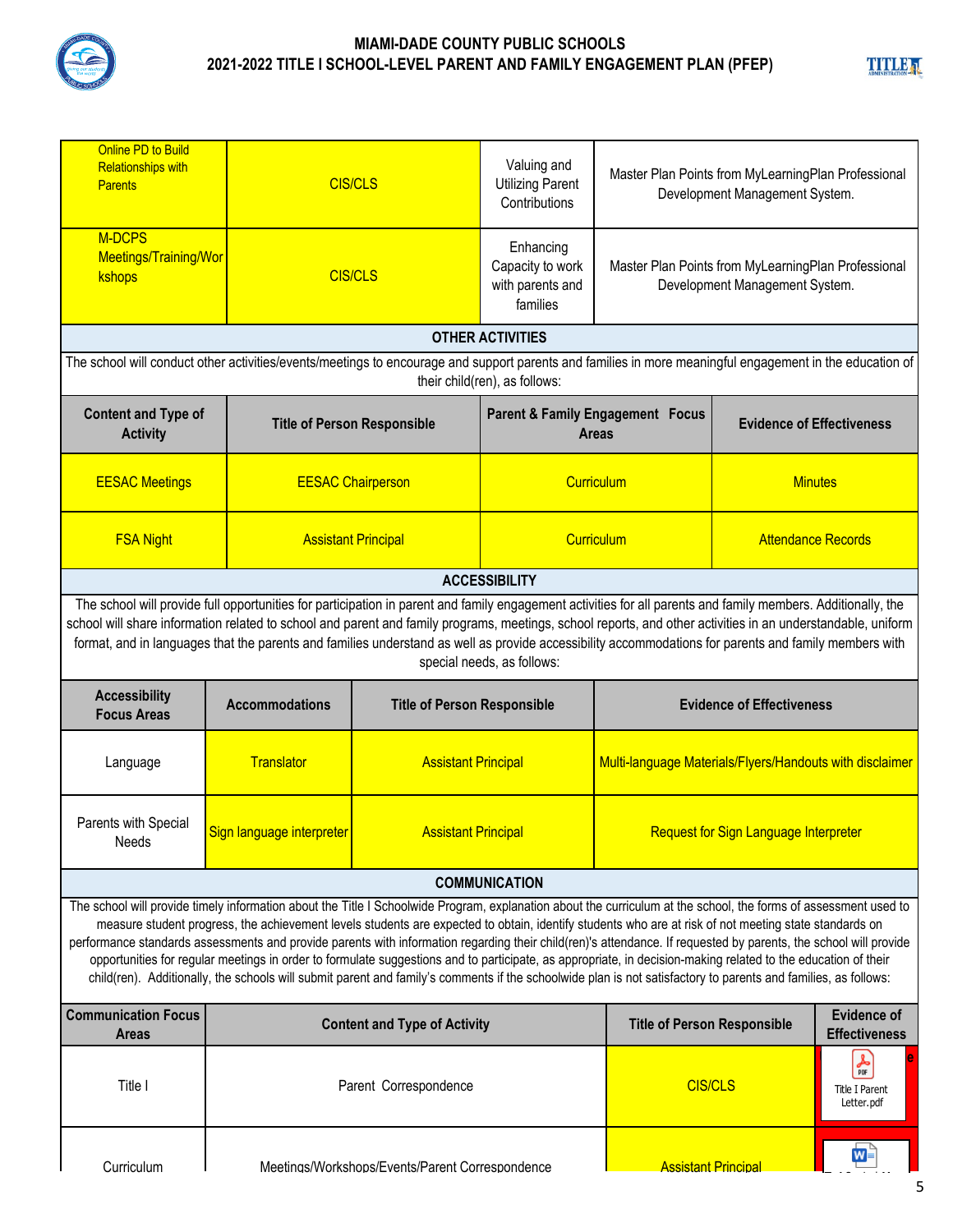

**TITLE A** 

|                                                                                                                                                                                                                                                                                                                                                                                                                                                                                                                                                                                                |                                                                                                                                                                                                                                                                            |                            | Seminole<br>Curriculum<br>Elver docx                           |  |  |
|------------------------------------------------------------------------------------------------------------------------------------------------------------------------------------------------------------------------------------------------------------------------------------------------------------------------------------------------------------------------------------------------------------------------------------------------------------------------------------------------------------------------------------------------------------------------------------------------|----------------------------------------------------------------------------------------------------------------------------------------------------------------------------------------------------------------------------------------------------------------------------|----------------------------|----------------------------------------------------------------|--|--|
| Assessment/<br><b>Achievement Levels</b>                                                                                                                                                                                                                                                                                                                                                                                                                                                                                                                                                       | Parent Correspondence and Documentation of Additional Educational<br>Assistance to students identified as not meeting State Standards Click<br>here for more information: https://arda.dadeschools.net/#!/fullWidth/3937<br>https://arda.dadeschools.net/#!/fullWidth/3937 | <b>Assistant Principal</b> | $\frac{1}{\text{POF}}$<br>Letter To Parent .pdf                |  |  |
| <b>Parent Concerns</b>                                                                                                                                                                                                                                                                                                                                                                                                                                                                                                                                                                         | Official Title I Parent and Family Engagement Survey                                                                                                                                                                                                                       | <b>Assistant Principal</b> | $\frac{1}{PDF}$<br><b>Title I Parent</b><br>Survey Samples.pdf |  |  |
|                                                                                                                                                                                                                                                                                                                                                                                                                                                                                                                                                                                                | <b>BARRIERS</b>                                                                                                                                                                                                                                                            |                            |                                                                |  |  |
|                                                                                                                                                                                                                                                                                                                                                                                                                                                                                                                                                                                                | The barriers identified below may have hindered participation by parents and families during the previous school year. The school will take the following<br>steps during the current school year to overcome the identified barriers.                                     |                            |                                                                |  |  |
| <b>Barriers Areas</b>                                                                                                                                                                                                                                                                                                                                                                                                                                                                                                                                                                          | <b>Plan of Action (Steps)</b>                                                                                                                                                                                                                                              |                            |                                                                |  |  |
| Homelessness                                                                                                                                                                                                                                                                                                                                                                                                                                                                                                                                                                                   | CIS/Counselor will assist parents through Project Up-Start and other outside resources.                                                                                                                                                                                    |                            |                                                                |  |  |
| <b>Cultural Differences</b>                                                                                                                                                                                                                                                                                                                                                                                                                                                                                                                                                                    | CIS/CLS will assist parents through Parent Resource Center.                                                                                                                                                                                                                |                            |                                                                |  |  |
|                                                                                                                                                                                                                                                                                                                                                                                                                                                                                                                                                                                                | <b>ADOPTION</b>                                                                                                                                                                                                                                                            |                            |                                                                |  |  |
| The Title I School-level Parent and Family Engagement Plan (PFEP) has been developed jointly and agreed upon with parents of children participating in<br>Title I, Part A Schoolwide Programs as evidenced by the Educational Excellence School Advisory Council (EESAC) meeting minutes. This plan was<br>adopted by the school during the first EESAC meeting of the 2021-2022 school year. The school will make this plan available in three languages on the<br>school webiste, Main Office, and Parent Resource Center/Area to all parents and families of participating Title I schools. |                                                                                                                                                                                                                                                                            |                            |                                                                |  |  |
| <b>EESAC Chairperson</b><br>Signature                                                                                                                                                                                                                                                                                                                                                                                                                                                                                                                                                          |                                                                                                                                                                                                                                                                            | Date:                      | 10/7/2021                                                      |  |  |
| Deadline to submit the School-level Parental & Family Engagement Plan (PFEP) is Friday, October 8, 2021.                                                                                                                                                                                                                                                                                                                                                                                                                                                                                       |                                                                                                                                                                                                                                                                            |                            |                                                                |  |  |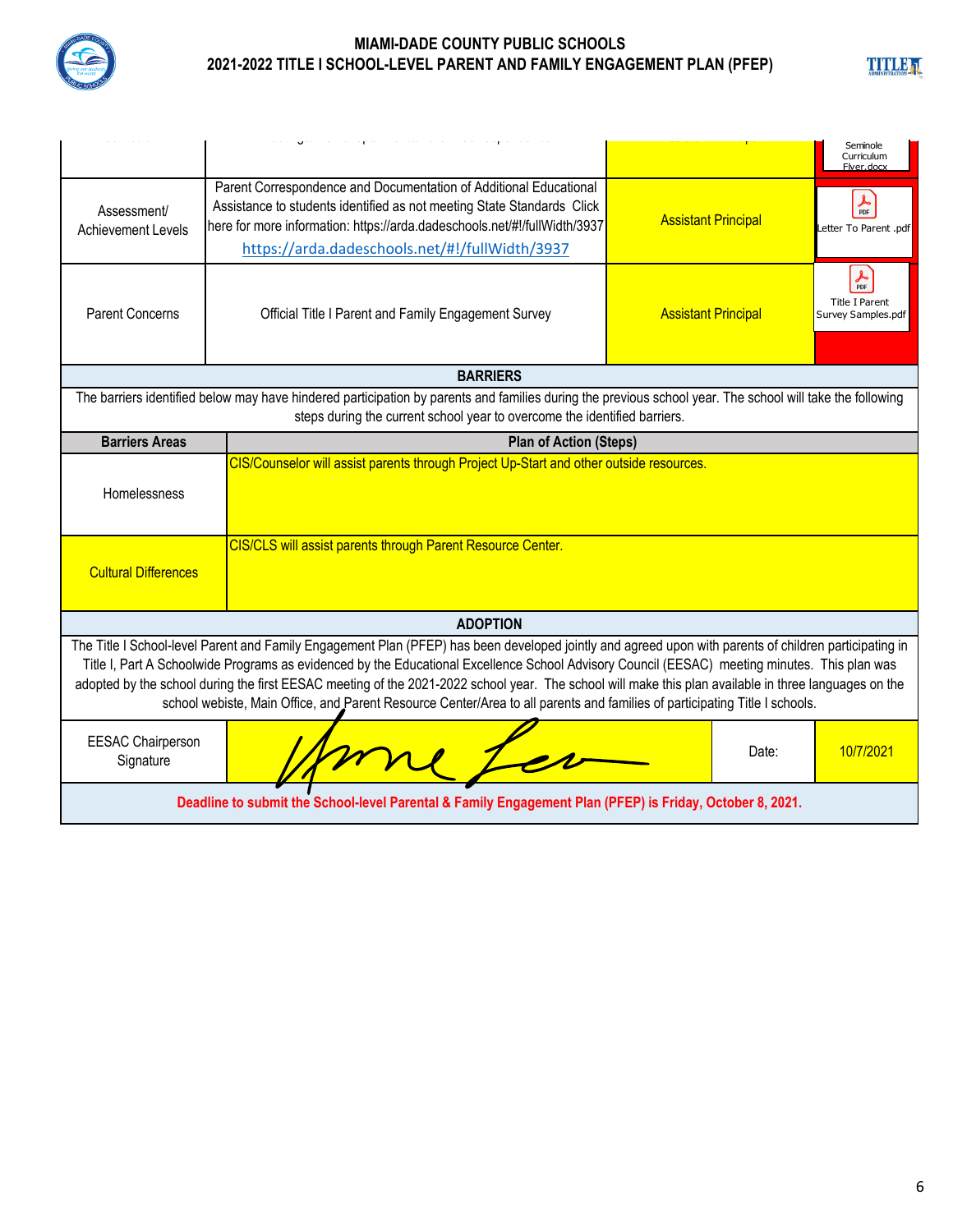ESCUELAS PÚBLICAS DEL CONDADO DE MIAMI-DADE 2021-2022 TÍTULO I PLAN DE PARTICIPACIÓN DE PADRES Y FAMILIAS A NIVEL ESCOLAR (PFEP)

# **TITLE**

| Nombre de la Escuela:                                                                                                               | <b>SEMINOLE ELEMENTARY SCHOOL</b><br>Loc. $#$ :<br>4921                                                                                                                                                                                                                                                                                    |  |  |  |  |  |  |
|-------------------------------------------------------------------------------------------------------------------------------------|--------------------------------------------------------------------------------------------------------------------------------------------------------------------------------------------------------------------------------------------------------------------------------------------------------------------------------------------|--|--|--|--|--|--|
| <b>Nombre del Director:</b>                                                                                                         | Mayra DeLeon                                                                                                                                                                                                                                                                                                                               |  |  |  |  |  |  |
|                                                                                                                                     | Certifica que todo hecho, toda cifra y toda representación presentada en este plan es verdadera, correcta y consistente con la                                                                                                                                                                                                             |  |  |  |  |  |  |
| declaración de aseguramiento. Además, se implementará todo estatuto aplicable, reglamento y procedimiento; requisito administrativo |                                                                                                                                                                                                                                                                                                                                            |  |  |  |  |  |  |
| y programático y procedimiento para control fiscal y mantenimiento de archivos para asegurar la responsabilidad adecuada para el    |                                                                                                                                                                                                                                                                                                                                            |  |  |  |  |  |  |
|                                                                                                                                     | gasto de los fondos en el Programa de Participación de Padres y Familias (Parent and Family Engagement Plan (PFEP). Todos los                                                                                                                                                                                                              |  |  |  |  |  |  |
|                                                                                                                                     | archivos necesarios para sustanciar dichos requisitos estarán disponibles para revisión por parte del personal adecuado del Distrito,                                                                                                                                                                                                      |  |  |  |  |  |  |
|                                                                                                                                     | del Estado y del gobierno federal por un mínimo de cinco (5) años. Además, certifico que todos los gastos serán designados en o                                                                                                                                                                                                            |  |  |  |  |  |  |
|                                                                                                                                     | después de la fecha de vigencia y antes de la fecha de finalización del proyecto. Los gastos se reportarán solamente según sea                                                                                                                                                                                                             |  |  |  |  |  |  |
|                                                                                                                                     | apropiado para este proyecto y no serán utilizados para igualar los fondos en este o cualquier otro proyecto especial, donde se                                                                                                                                                                                                            |  |  |  |  |  |  |
|                                                                                                                                     | debidamente prohibido. Este plan ha sido desarrollado y acordado conjuntamente por las partes interesadas (por ejemplo, empleados,                                                                                                                                                                                                         |  |  |  |  |  |  |
|                                                                                                                                     | familias, miembros de la comunidad, etc.) en cumplimiento con los reglamentos de financiación de Título I del gobierno federal. La                                                                                                                                                                                                         |  |  |  |  |  |  |
|                                                                                                                                     | escuela adherirá al plan de acción para actividades de participación de padres y familias a lo largo del curso académico y asegurará                                                                                                                                                                                                       |  |  |  |  |  |  |
|                                                                                                                                     | su transparencia con respecto a sus esfuerzos al proporcionar comunicación a los padres y familias en varios idiomas, horarios de                                                                                                                                                                                                          |  |  |  |  |  |  |
|                                                                                                                                     | reunión flexibles, talleres basados en las necesidades y acomodaciones para padres y familias con necesidades especiales. Además,                                                                                                                                                                                                          |  |  |  |  |  |  |
|                                                                                                                                     | la escuela divulgará este plan en varios idiomas y lo hará accesible en el sitio web de nuestra escuela. La escuela también asegurará                                                                                                                                                                                                      |  |  |  |  |  |  |
|                                                                                                                                     | que su PFEP está alineado al Plan de Mejoramiento Escolar (School Improvement Process, SIP) para el curso escolar actual.                                                                                                                                                                                                                  |  |  |  |  |  |  |
|                                                                                                                                     | <b>GARANTÍAS DEL PLAN DE PARTICIPACIÓN DE PADRES Y FAMILIAS</b>                                                                                                                                                                                                                                                                            |  |  |  |  |  |  |
|                                                                                                                                     | La escuela se regirá por la definición estatutaria de participación de padres y familias y llevará a cabo programas, actividades y                                                                                                                                                                                                         |  |  |  |  |  |  |
|                                                                                                                                     | procedimientos de acuerdo con la definición descrita en Sección 8101, ESEA:                                                                                                                                                                                                                                                                |  |  |  |  |  |  |
|                                                                                                                                     | Comprometerse con la participación de padres y familias de los niños a los cuales sirve el Título I, Parte A, en decisiones respectivas<br>de los fondos de Título I, Parte A, reservados para la participación de padres [Sección 1116 (a)(3)(b)];                                                                                        |  |  |  |  |  |  |
|                                                                                                                                     | Desarrollar/revisar conjuntamente con padres y familias el PFEP a nivel de la escuela, distribuir la misma a los padres y hacer<br>disponible el plan a la comunidad local [Sección 1116 (b)(1)];                                                                                                                                          |  |  |  |  |  |  |
|                                                                                                                                     | Comprometerse con la participación de padres y familias, de manera organizada, continua y oportuna, en la planificación, revisión y<br>mejora de los programas, que incluyen la planificación, revisión y mejora del PFEP a nivel de la escuela y el desarrollo colaborativo del<br>plan del programa escolar bajo la Sección 1116 (c)(3); |  |  |  |  |  |  |
|                                                                                                                                     | Utilizar los hallazgos de la revisión del Plan de Participación de Padres y Familias para diseñar estrategias para una participación más                                                                                                                                                                                                   |  |  |  |  |  |  |
| 1116 (a)(E)];                                                                                                                       | efectiva de padres y familias y para revisar, si fuera necesario, el Plan de Participación de Padres y Familias de la escuela [Sección]                                                                                                                                                                                                    |  |  |  |  |  |  |
|                                                                                                                                     | Si el plan de Título I, Parte A, desarrollado bajo la Sección 1112, no está en acuerdo con los padres y familias, la escuela entregará los                                                                                                                                                                                                 |  |  |  |  |  |  |
| estatales [Sección (e)(1)(B)(i)];                                                                                                   | Proporcionar a cada padre y familia un informe personalizado del estudiante acerca del desempeño de su hijo/a en las evaluaciones                                                                                                                                                                                                          |  |  |  |  |  |  |
|                                                                                                                                     | Proporcionar a cada padre y familia un aviso puntual cuando su hijo/a ha sido asignado o ha recibido instruccíon por cuatro (4)                                                                                                                                                                                                            |  |  |  |  |  |  |
|                                                                                                                                     | semanas consecutivas o más por un maestro que no cumple con los requisitos aplicables de certificación o licenciamiento estatal para<br>el nivel de grado y la asignatura al cual el maestro ha sido asignado (Sección 1112 (e)(1)(B)(ii)] y                                                                                               |  |  |  |  |  |  |
|                                                                                                                                     | Proporcionar a cada padre y familia un aviso de información puntual con respecto a su derecho de solicitar información acerca de las<br>calificaciones profesionales de los maestros y paraprofesionales del aula del estudiante [Sección 1112 (e)(1)(A)].                                                                                 |  |  |  |  |  |  |
|                                                                                                                                     | 07-oct-21                                                                                                                                                                                                                                                                                                                                  |  |  |  |  |  |  |
|                                                                                                                                     | Firma del Director o Designado<br>Fecha de la Firma                                                                                                                                                                                                                                                                                        |  |  |  |  |  |  |
| Ver el PFEP en Inglés                                                                                                               |                                                                                                                                                                                                                                                                                                                                            |  |  |  |  |  |  |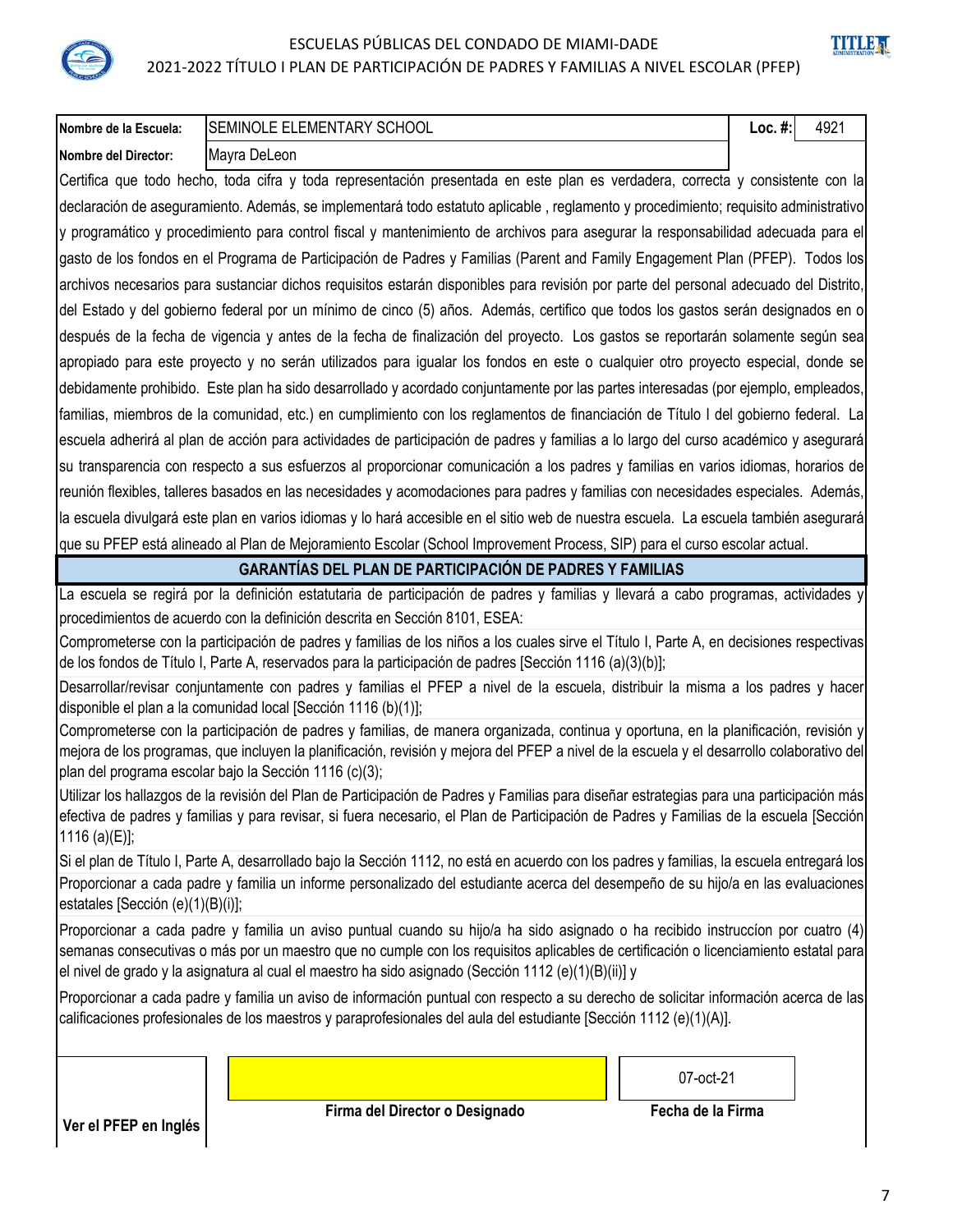

### ESCUELAS PÚBLICAS DEL CONDADO DE MIAMI-DADE



## 2021-2022 TÍTULO I PLAN DE PARTICIPACIÓN DE PADRES Y FAMILIAS A NIVEL ESCOLAR (PFEP)

### *Este plan está alineado con la Sección 1116 de la Ley Cada Estudiante Triunfa (Every Student Succeeds*

*Act)*

|                                                                                                                                                                                                                                 | <b>DECLARACIÓN DE MISIÓN</b>                                                                                                                  |  |                                                              |                                                                   |
|---------------------------------------------------------------------------------------------------------------------------------------------------------------------------------------------------------------------------------|-----------------------------------------------------------------------------------------------------------------------------------------------|--|--------------------------------------------------------------|-------------------------------------------------------------------|
|                                                                                                                                                                                                                                 | Mejorar la participación, el acceso y la defensa de padres y familias a fin de desarrollar la capacidad para una mayor participación los      |  |                                                              |                                                                   |
|                                                                                                                                                                                                                                 | mismos, familias, escuela y la comunidad, a favor de un mejoramiento apreciable en renidmiento académico estudiantíl.                         |  |                                                              |                                                                   |
|                                                                                                                                                                                                                                 | El PFEP a nivel escolar es una responsabilidad compartida, los padres y miembros de familia proporcionarán comentarios en la actualización    |  |                                                              |                                                                   |
|                                                                                                                                                                                                                                 | y revisión del PFEP y además asistirán en la proporción de instrucción de alta calidad para todos los estudiantes, según se dicta a           |  |                                                              |                                                                   |
| continuación:                                                                                                                                                                                                                   |                                                                                                                                               |  |                                                              |                                                                   |
| Área de Enfoque                                                                                                                                                                                                                 | Evidencia                                                                                                                                     |  | Nombre de Reunión                                            | Fecha de Reunión                                                  |
|                                                                                                                                                                                                                                 | El PFEP a nivel de la escuela La escuela presentará la aprobación final del PFEP para recibrir                                                |  |                                                              |                                                                   |
| es una responsabilidad                                                                                                                                                                                                          | comentarios y revisiones por parte de todos los contribuyentes.                                                                               |  | Primera Reunión de                                           | 15-sep-21                                                         |
| compartida.                                                                                                                                                                                                                     |                                                                                                                                               |  | <b>EESAC</b>                                                 |                                                                   |
|                                                                                                                                                                                                                                 | La escuela proporcionará una guía del PFEP y lo hará disponible                                                                               |  |                                                              |                                                                   |
|                                                                                                                                                                                                                                 | para todos los padres de familia para que lo comenten y revisen y                                                                             |  |                                                              |                                                                   |
|                                                                                                                                                                                                                                 | además aseguren que se desarrolle, acuerde y enmiende en                                                                                      |  | Reunión anual del<br>Título I                                | 22-sep-21                                                         |
|                                                                                                                                                                                                                                 | conjunto con todos los contribuyentes.                                                                                                        |  |                                                              |                                                                   |
|                                                                                                                                                                                                                                 |                                                                                                                                               |  |                                                              |                                                                   |
| Área de Enfoque                                                                                                                                                                                                                 | Evidencia                                                                                                                                     |  |                                                              | Cronología                                                        |
| Los padres/familias asistirán                                                                                                                                                                                                   | Convenio entre la escuela y los padres de familia                                                                                             |  |                                                              |                                                                   |
| en la instrucción de alta                                                                                                                                                                                                       | Monitoreo de la asistencia escolar                                                                                                            |  |                                                              | agosto 2021-junio                                                 |
| calidad para todos los                                                                                                                                                                                                          | Monitoreo del cumplimiento de las tareas                                                                                                      |  |                                                              | 2022                                                              |
| estudiantes.                                                                                                                                                                                                                    | Participación en decisiones referentes a la educación del estudiante                                                                          |  |                                                              |                                                                   |
|                                                                                                                                                                                                                                 | PARTICIPACIÓN DE LOS PADRES DE FAMILIA                                                                                                        |  |                                                              |                                                                   |
|                                                                                                                                                                                                                                 | La escuela invocará a los padres y miembros de familia de manera organizada y en tiempo oportuno en la planificación, revisión y mejora de    |  |                                                              |                                                                   |
|                                                                                                                                                                                                                                 | los Programas de Título I en toda la escuela, que incluye su participación en la toma de decisiones sobre cómo se deberán utilizar los fondos |  |                                                              |                                                                   |
| de Título I, según se dicta a continuación:                                                                                                                                                                                     |                                                                                                                                               |  |                                                              |                                                                   |
| Área de Enfoque                                                                                                                                                                                                                 | Evidencia<br>Durante las reuniones de Consejo Asesor Escolar de Excelencia                                                                    |  | Nombre de Reunión                                            | Fecha de Reunión                                                  |
| La participación de los<br>padres y familias en la                                                                                                                                                                              | Educativa (Educational Excellence School Advisory Council,                                                                                    |  |                                                              |                                                                   |
| planificación, revisión y                                                                                                                                                                                                       | EESAC) se alentará a los padres y a las familias que aporten en                                                                               |  | Primera Reunión                                              |                                                                   |
| mejora de los programas de                                                                                                                                                                                                      | la revisión y las mejoras del Programa de Título I a nivel de la                                                                              |  | de EESAC                                                     | 15-sep-21                                                         |
| Título I a nivel de la escuela.                                                                                                                                                                                                 | escuela, como lo demuestran las minutas y agendas de las                                                                                      |  |                                                              |                                                                   |
|                                                                                                                                                                                                                                 | reuniones.                                                                                                                                    |  |                                                              |                                                                   |
| La participación de los                                                                                                                                                                                                         | Durante la Reunión Anual de Padres de Familia de Título I, se                                                                                 |  |                                                              |                                                                   |
| padres y familias en la toma                                                                                                                                                                                                    | alentará a los padres y a las familias que aporten para la revisión                                                                           |  | Reunión anual del                                            |                                                                   |
| de decisiones referente a                                                                                                                                                                                                       | y las mejoras del Programa de Título I a nivel de la escuela, como                                                                            |  | Título I                                                     | 22-sep-21                                                         |
| cómo los fondos de Título I                                                                                                                                                                                                     | lo demuestran las actas y agendas de las reuniones.                                                                                           |  |                                                              |                                                                   |
| serán utilizados.                                                                                                                                                                                                               |                                                                                                                                               |  |                                                              |                                                                   |
|                                                                                                                                                                                                                                 | COORDINACIÓN E INTEGRACIÓN CON OTROS PROGRAMAS FEDERALES                                                                                      |  |                                                              |                                                                   |
| La escuela coordinará e integrará los programas y actividades para la participación de padres y familias a fin de informar a los padres acerca<br>de cómo puedan ayudar a sus hijos en el hogar, según se dicta a continuación: |                                                                                                                                               |  |                                                              |                                                                   |
|                                                                                                                                                                                                                                 |                                                                                                                                               |  |                                                              |                                                                   |
| Coordinación con otros                                                                                                                                                                                                          | <b>Actividad</b>                                                                                                                              |  |                                                              | ¿Cómo enseñará a los padres que participen a ayudar a sus         |
| programas                                                                                                                                                                                                                       |                                                                                                                                               |  | hijos en casa?                                               |                                                                   |
| Titulo III (Tutoria para<br>$\overline{\mathcal{L}}$                                                                                                                                                                            |                                                                                                                                               |  |                                                              | Las estrategias proporcionadas a los padres de los estudiantes    |
| estudiantes de Ingles)                                                                                                                                                                                                          | Servicios de apoyo                                                                                                                            |  | que estan aprendiendo el idioma inglé (English Learners, EL) |                                                                   |
|                                                                                                                                                                                                                                 |                                                                                                                                               |  | ayudarán a mejorar su rendimiento académico.                 |                                                                   |
| Título IX (Proyecto UP-<br>$\sqrt{}$                                                                                                                                                                                            |                                                                                                                                               |  | Los recursos proporcionados a las familias en transición     |                                                                   |
| START)                                                                                                                                                                                                                          | Servicios de apoyo                                                                                                                            |  |                                                              | ayudarán a los estudiantes a superar las barreras al aprendizaje. |
|                                                                                                                                                                                                                                 |                                                                                                                                               |  |                                                              |                                                                   |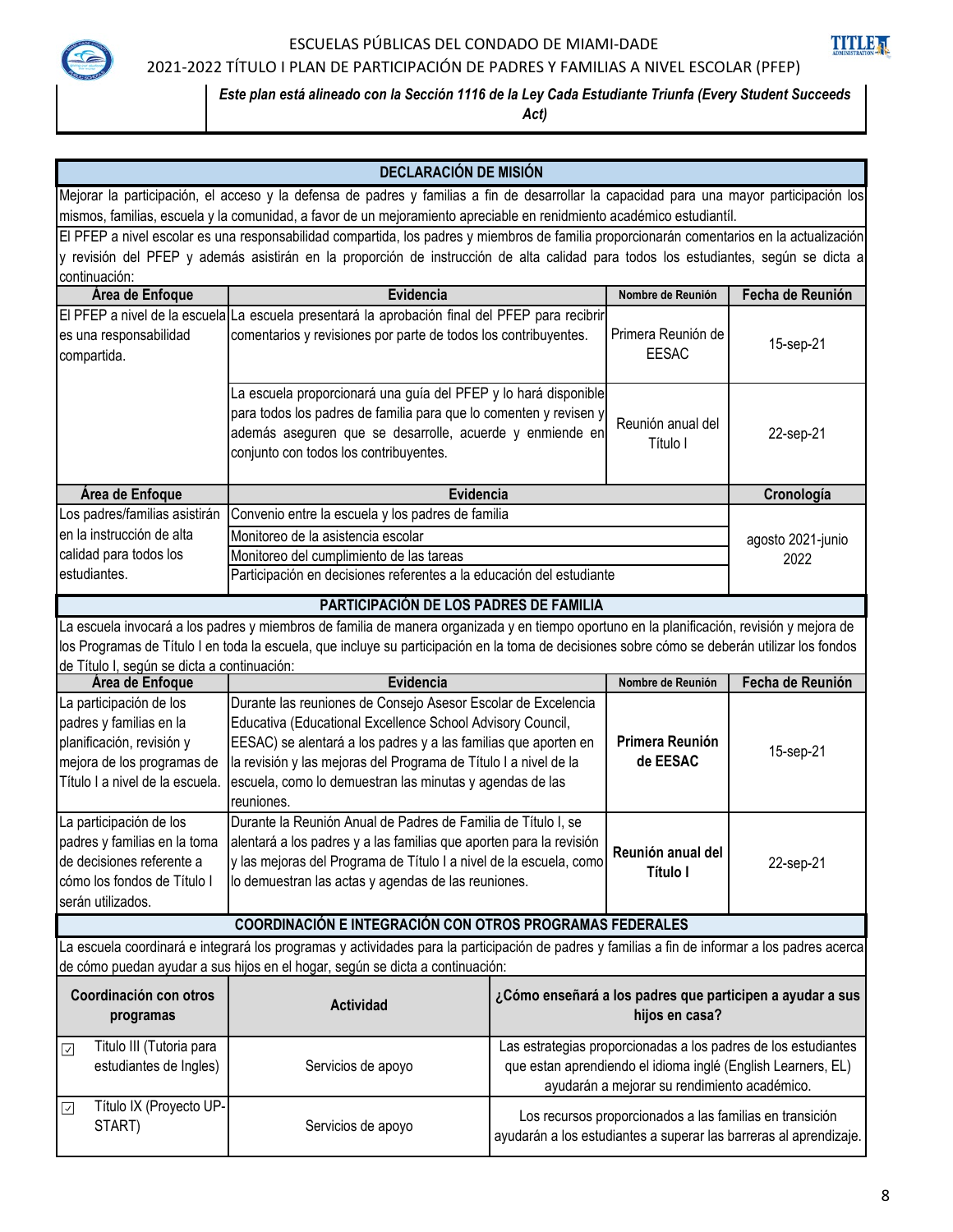

VPK

Reuniones / Talleres Las estrategias proporcionadas a los padres de los estudiantes de VPK ayudarán a construir una base académica sólida.

#### **REUNIÓN ANUAL DE TÍTULO I PARA PADRES DE FAMILIA** La escuela llevará a cabo la Reunión Anual de Título I para informar a los padres y familias sobre la participación de la escuela en el Programa de Título I en la escuela. Durante la reunión, la escuela proporcionará una descripción del programa de Título I en toda la escuela, que incluirá una explicación acerca de los tipos de evaluaciones académicas, los datos de rendimiento escolar y los derechos de los padres de familia. Además, la escuela documentará que la comunicación ha sido proporcionada a los contribuyentes, según se dicta a continuación: **Actividades/Tareas Descripción de Aviso/Invitación a Reuniones Evidencia de Efectividad**  $\Box$  Aplicaciones  $\Box$  Mensajes electronicos **Consulte la version en Ingles para**   $\triangledown$  Calendario escolar / Boletín de noticias **V** Folletos **Notificación acceder el folleto de la reunión anual del**  escolar (Antes) **Título I en varios idiomas, incluyendo el**   $\Box$  Letrero de anuncios escolares  $\Box$  Sitio web de **descargo de responsabilidad sobre accesibilidad / alojamiento** la escuela **Actividades/Tareas Descripción de Actividades/Tareas Realizadas durante la Reunión Documentación** PFEP de Título I a nivel escolar revisado / dialogado / Hojas de registro firmadas por los que  $\sqrt{}$  $\boxed{\checkmark}$ (Durante) actualizado con los padres y familias durante la reunión asistieron a la reunión **Para acceder la Presentación en**  Agenda de la reunión incluye todos los temas requeridos,  $\sqrt{ }$  $\overline{\vee}$ **PowerPoint publicada en el sitio web**  actualizados con datos de la escuela **de la escuela haga clic en el link** Actas de la reunión que incluyen un archivo con los Encuestas para padres de familia ⊡  $\sqrt{2}$ diálogos con padres/familias debidamente y disponibles para padres y familias en varios idiomas Carta de notificación para Programas de Título I disponible Formulario de representante de la  $\sqrt{ }$  $\overline{\vee}$ para padres y familias DAC/PAC revisado, debidamente y actualizado durante la reunión  $\overline{\phantom{a}}$ PFEP de Título I a nivel del Distrito disponible para padres Convenio entre la escuela y los  $\boxed{\checkmark}$ y familias durante la reunión padres de familia revisado y actualizado durante la reunión **Descripción de Actividades/Tareas Realizadas durante la Reunión Actividades/Tareas** PFEP actualizado publicado en el sitio web de la escuela  $|\triangledown|$  Hojas de registro archivadas en el  $\overline{\mathcal{S}}$ sistema de archivos de Título I

 $\boxdot$  Carta de notificación para programas de Título I publicado

 $\boxdot$  Actas de la reunión archivadas en el sistema de archivos

Agenda de la reunión archivado en el sistema de archivos

en el sitio web de la escuela

de Título I

 $\sqrt{}$ 

de Título I

**Consulte la version en Ingles para acceder el formulario de representate de la DAC/PAC entregado al Titulo I** 

Presentación en PowerPoint publicada

en el sitio web de la escuela

 $\sqrt{ }$ 

 $\overline{\mathsf{v}}$ 

 $\overline{\smile}$ 

Recopilación de resultados de encuestas realizada y archivada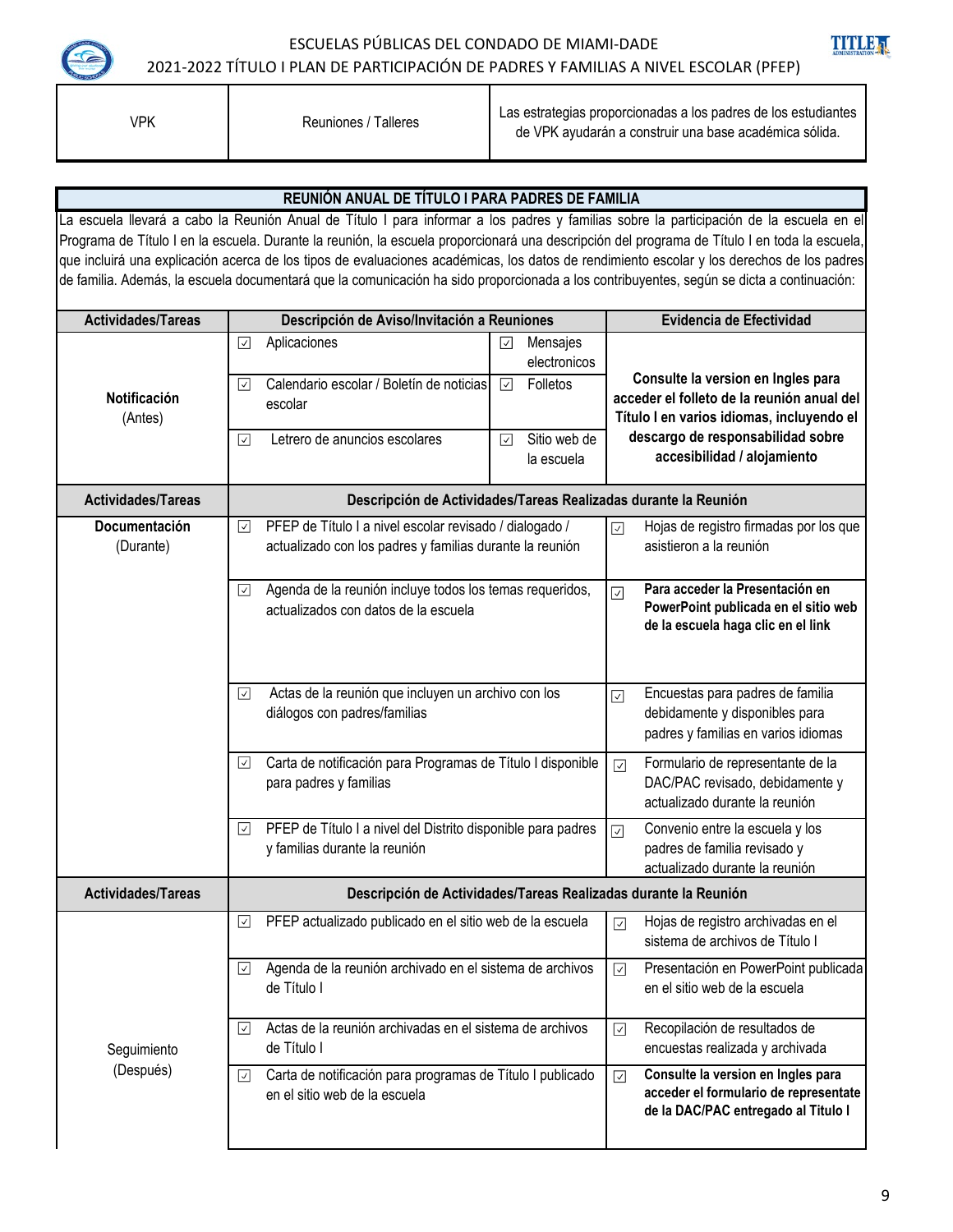TITI F

### ESCUELAS PÚBLICAS DEL CONDADO DE MIAMI-DADE 2021-2022 TÍTULO I PLAN DE PARTICIPACIÓN DE PADRES Y FAMILIAS A NIVEL ESCOLAR (PFEP)

|                 | Datos de la reunión introducidos en el informe mensual<br>اټ  | Convenio entre la escuela y los<br>☑<br>padres de familia actualizado<br>disponible para padres y familias |
|-----------------|---------------------------------------------------------------|------------------------------------------------------------------------------------------------------------|
| <b>Optional</b> | Fotos de la reunion de Titulo I en el sitio web de la escuela | $\Box$ Evidencia de publicación en las redes                                                               |

#### **REUNIONES FLEXIBLES PARA PADRES DE FAMILIA** La escuela ofrecerá reuniones con horarios flexibles, tales como reuniones por la mañana, tarde o noche. Además, la escuela proporcionará, con fondos del Título I, seminarios web, conferencias telefónicas, conferencias en video o visitas al hogar y servicios relacionados con la participación de padres y familias, según se dicta a continuación: **Reuniones Flexibles Horario(s) de Reuniones Reunion/Actividad Descripción de Reunión/Actividad** Reuniones por la Reuniones por la  $\begin{array}{|l|l|}\n\hline\n8:00 \text{ a.m.} - 12:00 \text{ p.m.} \\
\hline\n\end{array}$ Reuniones/talleres a<br>mañana distancia  $\overline{\mathsf{v}}$ distancia Reuniones por la 12:00 p.m. – 4:00 p.m. Reuniones/talleres a **Consulte la versión en inglés para**   $\sqrt{}$ distancia tarde **acceder a la boleta de votación proporcionada en el Título I.** Reuniones al  $4:00 \text{ p.m.} - 7:00 \text{ p.m.}$  Reunión anual de Título  $\sqrt{}$ atardecer I para padres de familia **EL DESARROLLO DE LA CAPACIDAD DE LA PARTICIPACIÓN** La escuela implementará actividades que desarrollarán la capacidad de la participación de padres/familias. Las actividades implementadas por la escuela ayudarán a desarrollar relaciones con la comunidad a fin de mejorar el logro estudiantil. Además, la escuela proporcionará materiales y capacitaciones para ayudar a los padres y familias a trabajar con sus hijos; también proporcionará otros medios de apoyo para dichas actividades de apoyo por parte de los padres y familias, según se dicta a continuación: **Persona Responsible (Cargo[s]) Actividades/Tareas Recursos/Materiales Proporcionados** Reunión anual de padres de familia de Título I Sub Director(a) de Escuela<br>Familia de Título I Reuniones de EESAC Presentaciones en PowerPoint Sub Director(a) de Escuela Reuniones a CIS/CLS Volantes distancia/talleres en línea **DESARROLLO DEL PERSONAL** La escuela proporcionará las siguientes actividades de desarrollo profesional a fin de alentar e informar al personal: • Cómo valorar y utilizar las contribuciones de padres/familias; • Cómo ponerse en contacto, comunicarse y laborar con los padres/familias como socios iguales; • Cómo implementar y coordinar programas de padres/familias; y • Cómo desarrollar los vínculos entre los padres/familias y la escuela. **Enfoque de Participación de Actividad Persona Responsable Evidencia de Efectividad los (Cargo[s]) Padres/Familias** Sesiones de Agenda, folletos, presentación de  $\sqrt{2}$ Implementación/ capacitación para PowerPoint, implementación de Coordinación de facilitadores Administrador(a) conocimientos adquiridos y puntos de plan programas de patrocinada por el maestro de MyLearningPlan Professional padres/familias Distrito Development Management System (MPPs). Agenda, folletos, presentación de Sesiones de ☑ Implementación/ capacitación para PowerPoint, implementación de Coordinación de CIS/CLS CIS/CLS conocimientos adquiridos y puntos de plan programas de maestro de MyLearningPlan Professional padres/familias Development Management System.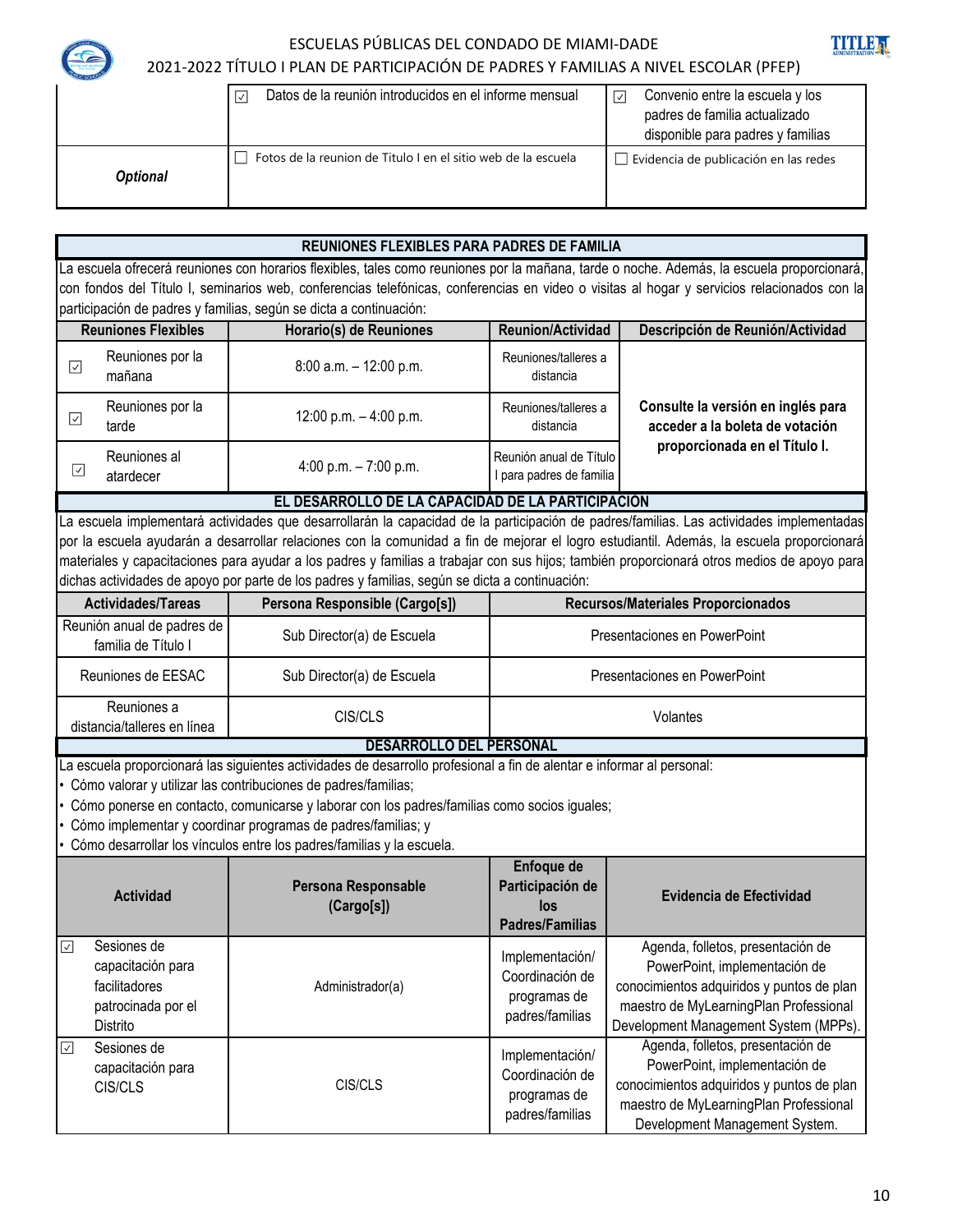

### ESCUELAS PÚBLICAS DEL CONDADO DE MIAMI-DADE 2021-2022 TÍTULO I PLAN DE PARTICIPACIÓN DE PADRES Y FAMILIAS A NIVEL ESCOLAR (PFEP)



| Desarrollo profesional<br>en línea para<br>desarrollar relaciones<br>con los padres de<br>familia | CIS/CLS | Mejorar la<br>capacidad de<br>trabajar con los<br>padres y las<br>familias | Puntos de Plan Maestro del Sistema de<br>Gestión de Desarrollo Profesional<br>MyLearningPlan. |
|---------------------------------------------------------------------------------------------------|---------|----------------------------------------------------------------------------|-----------------------------------------------------------------------------------------------|
| Reuniones/Capacitació<br>nes/Talleres de las M-<br><b>DCPS</b>                                    | CIS/CLS | Mejorar la<br>capacidad de<br>trabajar con los<br>padres y las<br>familias | Puntos de Plan Maestro del Sistema de<br>Gestión de Desarrollo Profesional<br>MyLearningPlan. |

#### **OTRAS ACTIVIDADES**

La escuela llevará a cabo otras actividades/eventos/reuniones a fin de alentar y apoyar a los padres y familias hacia una participación más significativa en la educación de sus hijos, según se dicta a continuación:

| Contenido y Tipo de<br><b>Actividad</b> | Persona Responsable<br>(Cargo[s]) | Enfoque de Participación de los<br>Padres/Familias | Evidencia de<br><b>Efectividad</b> |
|-----------------------------------------|-----------------------------------|----------------------------------------------------|------------------------------------|
| Reuniones de EESAC                      | Presidente(a) de EESAC            | Plan de Estudios                                   | Actas                              |
| Noche de FSA                            | Sub Director(a) de Escuela        | Plan de Estudios                                   | Registro de Asistencia             |
| <b>ACCESIBILIDAD</b>                    |                                   |                                                    |                                    |

La escuela proporcionará plenas oportunidades para participar en actividades de participación de padres/familias. Además, la escuela compartirá información relacionada con programas escolares, reuniones, informes escolares y otras actividades para padres/familias, en formato uniforme y comprensible y en idiomas que entiendan los padres/familias, según se dicta a continuación:

| Áreas de Enfoque<br><b>Accesibilidad</b> | <b>Acomodaciones</b>                              | Persona Responsable<br>(Cargo[s]/Puesto[s]) | Evidencia de Efectividad                                  |
|------------------------------------------|---------------------------------------------------|---------------------------------------------|-----------------------------------------------------------|
| Idioma                                   | Traductor                                         | Sub Director(a) de Escuela                  | Documentación/Volantes para repartir en<br>varios idiomas |
| Padres con necesidades  <br>especiales   | Solicitud para Intérprete<br>de lenguaje de señas | Sub Director(a) de Escuela                  |                                                           |

### **COMUNICACIÓN**

La escuela proporcionará información actualizada acerca de los programas escolares de Título I, además de una explicación del plan de estudios en la escuela y las formas de evaluación que se utilizan para medir el progreso estudiantil; los niveles de logros que se espera que los estudiantes obtengan, así como la identificación de los estudiantes que se encuentran a riesgo de no cumplir con los estándares estatales de rendimiento en las evaluaciones de los estándares. La escuela, si así solicitan los padres de familia, proporcionará oportunidades para reuniones recurrentes a fin de formular sugerencias y participar, según sea apropiado, en la toma de decisiones relacionada con la educación de sus hijos. Además, la escuela entregará los comentarios de los padres/familias si el plan a nivel de la escuela no les satisface, según se

| Áreas de Enfoque<br>Comunicación | Contenido y Tipo de Actividad                                  | Persona Responsable<br>(Cargo[s]/Puesto[s]) | nevidencia<br>lde<br><b>Efectivida</b> |
|----------------------------------|----------------------------------------------------------------|---------------------------------------------|----------------------------------------|
| Título I                         | Correspondencia para padres y familias                         | CIS/CLS                                     |                                        |
| Plan de estudios                 | Reuniones / Talleres / Eventos / Correspondencia de los padres | Sub Director(a) de Escuela                  |                                        |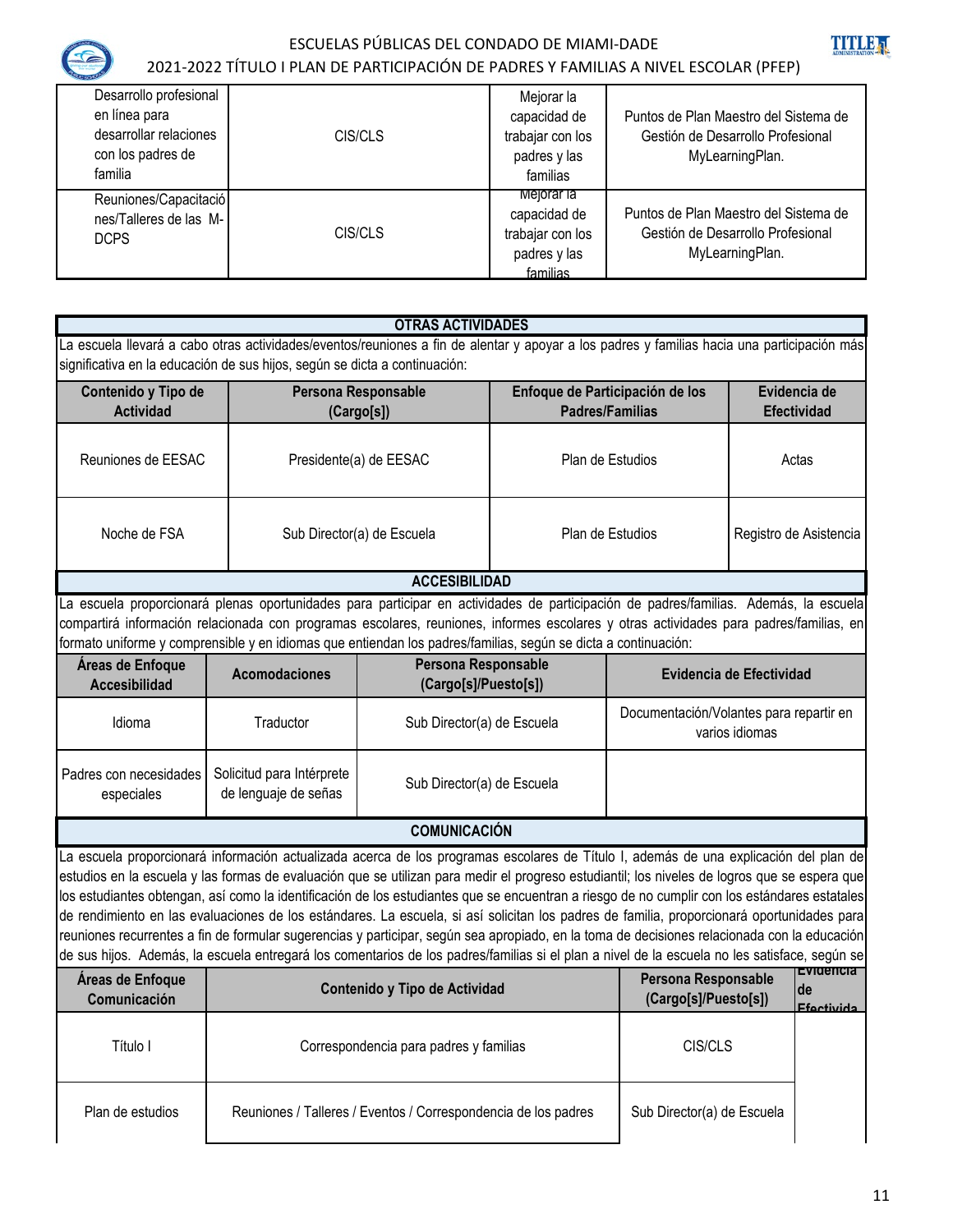

# ESCUELAS PÚBLICAS DEL CONDADO DE MIAMI-DADE



| C<br>2021-2022 TÍTULO I PLAN DE PARTICIPACIÓN DE PADRES Y FAMILIAS A NIVEL ESCOLAR (PFEP) |                                                                                                                                                                                                                                                                   |                            |                             |
|-------------------------------------------------------------------------------------------|-------------------------------------------------------------------------------------------------------------------------------------------------------------------------------------------------------------------------------------------------------------------|----------------------------|-----------------------------|
| Evaluación/Niveles de<br>logro                                                            | Correspondencia de los padres y documentación de asistencia<br>educativa adicional a los estudiantes identificados que no cumplen con<br>los estándares estatales. Haga clic aquí para obtener más información:<br>https://arda.dadeschools.net/#!/fullWidth/3937 | Sub Director(a) de Escuela | Ver el<br>PFEP en<br>Inglés |
| Preocupaciones de los<br>padres de familia                                                | Encuesta oficial de Título Isobre el compromiso de los padres y la<br>familia                                                                                                                                                                                     | Sub Director(a) de Escuela |                             |

|                                                                                                                                                                                                                                                                                                                                                                                                                                                                                                                                                                                                                                                    | <b>BARRERAS</b>                                                                                 |  |  |
|----------------------------------------------------------------------------------------------------------------------------------------------------------------------------------------------------------------------------------------------------------------------------------------------------------------------------------------------------------------------------------------------------------------------------------------------------------------------------------------------------------------------------------------------------------------------------------------------------------------------------------------------------|-------------------------------------------------------------------------------------------------|--|--|
| Se identifican a continuación las barreras que pudiesen haber prohibido la participación de los padres de familia en el curso escolar anterior.<br>La escuela tomará los siguientes pasos durante el curso escolar actual para superar dichas barreras; la escuela también asegurará que se<br>preste atención a los padres/familias que tienen discapacidades, dominio limitado del inglés y padres/familias de niños migrantes:                                                                                                                                                                                                                  |                                                                                                 |  |  |
| Zonas de barreras                                                                                                                                                                                                                                                                                                                                                                                                                                                                                                                                                                                                                                  | Plan de Acción (pasos)                                                                          |  |  |
| Desamparado/Sin hogar                                                                                                                                                                                                                                                                                                                                                                                                                                                                                                                                                                                                                              | El CIS / Consejero ayudará a los padres a través de Project Up-Start y otros recursos externos. |  |  |
| Diferncias culturales                                                                                                                                                                                                                                                                                                                                                                                                                                                                                                                                                                                                                              | CIS / CLS ayudará a los padres a través del Centro de recursos para padres.                     |  |  |
|                                                                                                                                                                                                                                                                                                                                                                                                                                                                                                                                                                                                                                                    | <b>ADOPCIÓN</b>                                                                                 |  |  |
| El Plan de Participación de Padres y Familias a Nivel Escolar (PFEP) del Título I ha sido desarrollado en conjunto con los padres de los niños<br>que participan en los programas escolares del Título I, Parte A, según lo evidenciado por las actas de la reunión del Consejo Asesor Escolar<br>de Excelencia Educativa (EESAC). Este plan fue adoptado por la escuela durante la primera reunión de EESAC del año escolar 2021-2022.<br>La escuela hará que este plan esté disponible en tres idiomas en el sitio web de la escuela, la oficina principal y el Centro / Área de Recursos<br>para Padres para todos de las escuelas de Título I. |                                                                                                 |  |  |
| EESAC Chairperson (Firma)                                                                                                                                                                                                                                                                                                                                                                                                                                                                                                                                                                                                                          | 7 de<br>octubre de<br>Date:<br>2021                                                             |  |  |
| La fecha límite para entregar el plan de participación de padres y la familias a nivel escolar (PFEP) en el sitio de colaboracíon de<br>cumplimento a nivel escolar del Título I es el viernes, 19 de noviembre del 2021.                                                                                                                                                                                                                                                                                                                                                                                                                          |                                                                                                 |  |  |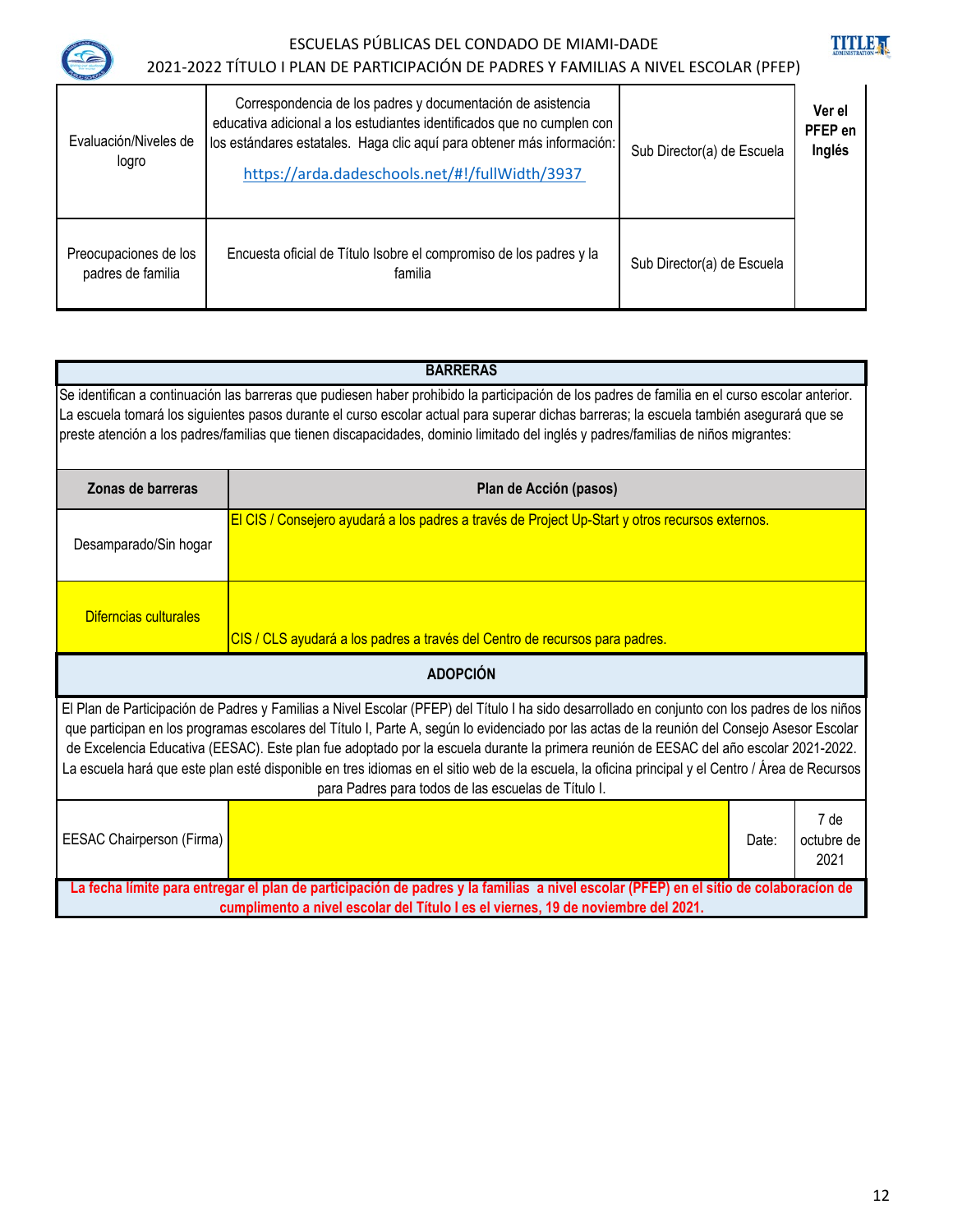



| Non Lekòl:                                                                                                                                                                                                                                                                                                                    | SEMINOLE ELEMENTARY SCHOOL                                                                                                                                                                                                                                                                     | Loc. $#$ : | 4921 |  |
|-------------------------------------------------------------------------------------------------------------------------------------------------------------------------------------------------------------------------------------------------------------------------------------------------------------------------------|------------------------------------------------------------------------------------------------------------------------------------------------------------------------------------------------------------------------------------------------------------------------------------------------|------------|------|--|
| Non Direktè/tris:                                                                                                                                                                                                                                                                                                             | Mayra DeLeon                                                                                                                                                                                                                                                                                   |            |      |  |
|                                                                                                                                                                                                                                                                                                                               | Nou sètifye nan dokiman sa a tout faktè, imaj, ak reprezantasyon plan sa a se verite, yo kòrèk, e yo konsistan avèk deklarasyon asirans yo. Anplis,                                                                                                                                            |            |      |  |
|                                                                                                                                                                                                                                                                                                                               | n ap enplemante tout lwa, regilasyon, ak pwosedi ki aplikab; demand administratif ak pwogramasyon; e pwosedi pou kontwòl fiskal ak klasman                                                                                                                                                     |            |      |  |
|                                                                                                                                                                                                                                                                                                                               | dosye pou asire bonjan kontablite fèt pou depans fon nan "Parent and Family Program (PFE)" (Pwogram Angajman Paran ak Fanmi) an. Tout                                                                                                                                                          |            |      |  |
|                                                                                                                                                                                                                                                                                                                               | dosye ki nesesè pou sipòte demand sa yo ap disponib pou anplwaye Distri, Eta ak Federal ki apwopriye revize pou yon minimòm senk (5) ane.                                                                                                                                                      |            |      |  |
|                                                                                                                                                                                                                                                                                                                               | Mwen sètifye ankò tout depans yo ap obligatwa nan dat efektif la oubyen aprè e anvan dat pwojè a fini. Nou ap rapòte sèlman debousman ki                                                                                                                                                       |            |      |  |
|                                                                                                                                                                                                                                                                                                                               | apwopriye ak pwojè sa a e nou pap itilize I pou matche fon nan pwojè sa a oubyen nan nenpòt lòt pwojè espesyal, ki entèdi. Nou devlope "Parent                                                                                                                                                 |            |      |  |
|                                                                                                                                                                                                                                                                                                                               | and Family Engagement Plan (PFEP)" (Plan Angajman Paran ak Fanmi) sa a an kolaborasyon ak apwobasyon moun ki gen enterè yo (tankou,                                                                                                                                                            |            |      |  |
|                                                                                                                                                                                                                                                                                                                               | anplwaye, fanmi, manm kominotè, eks.) an konfòmite avèk regilasyon fon Federal Title I. Lekòl la ap konfòme I ak plan aksyon aktivite angajman                                                                                                                                                 |            |      |  |
|                                                                                                                                                                                                                                                                                                                               | paran ak fanmi atravè ane akademik e li ap asire transparans nan bay kominikasyon nan plizyè lang, lè reyinyon ki fleksib, atelye ki baze sou                                                                                                                                                  |            |      |  |
|                                                                                                                                                                                                                                                                                                                               | bezwen, ak akomodasyon pou paran ak fanmi ki gen bezwen espesyal. Adisyonèlman, lekòl la ap distribye dokiman sa a nan plizyè lang e mete li                                                                                                                                                   |            |      |  |
|                                                                                                                                                                                                                                                                                                                               | aksesib lè I mete li disponib sou sit Entènèt lekòl la. Lekòl la ap asire tou PFEP li a sou menm liy ak "School Improvement Plan (SIP)" (Plan                                                                                                                                                  |            |      |  |
| Amelyorasyon Lekòl) pou ane lekòl aktyèl la.                                                                                                                                                                                                                                                                                  |                                                                                                                                                                                                                                                                                                |            |      |  |
|                                                                                                                                                                                                                                                                                                                               | PLAN GARANTI POU ANGAJMAN PARAN AK FANMI                                                                                                                                                                                                                                                       |            |      |  |
|                                                                                                                                                                                                                                                                                                                               | Nou ap gouvène lekòl yo avèk definisyon legal angajman paran ak fanmi, e nou ap devlope pwogram, aktivite, ak pwosedi yo ann akò avèk<br>definisyon nou rezime nan Seksyon 8101, ESEA;                                                                                                         |            |      |  |
| paran yo [Seksyon 1116 (a)(3)(b)];                                                                                                                                                                                                                                                                                            | Angaje paran ak fanmi timoun n ap sèvi ki nan Pati A, Title I, nan desizyon sou fason Pati A, Title I, yo depanse fon ki rezève pou patisipasyon                                                                                                                                               |            |      |  |
| kominote lokal la [Seksyon 1116 (b)(1)];                                                                                                                                                                                                                                                                                      | Devlope/revize PFEP nan nivo Lekòl la ansanm ak paran e fanmi, distribye li bay paran timoun ki ap patisipe yo, e mete plan an disponib pou                                                                                                                                                    |            |      |  |
| Seksyon 1116 (c)(3);                                                                                                                                                                                                                                                                                                          | Angaje paran ak fanmi yo, nan yon fason ki òganize, kontinyèl, regilye, nan planifikasyon, revizyon ak amelyorasyon pwogram ki anba pati sa a, ki<br>gen ladan planifikasyon, revizyon ak amelyorasyon PFEP nan nivo Lekòl la ak devlopman kolektif plan pou pwogram yo nan tout lekòl la anba |            |      |  |
|                                                                                                                                                                                                                                                                                                                               | Itilize rezilta revizyon Plan Angajman Paran ak Fanmi yo pou kreye estrateji pou angajman paran ak fanmi ka pi efikas, e pou revize, si nesesè,<br>Plan Angajman Paran ak Fanmi lekòl la [Seksyon 1116 (a)(E)];                                                                                |            |      |  |
| $1116(b)(4)$ ;                                                                                                                                                                                                                                                                                                                | Si plan pou Title I, Pati A, ki devlople anba Seksyon 1112 la, pa satisfezan pou paran ak fanmi timoun ki ap patisipe yo, lekòl la ap voye bay paran<br>yo komantè avèk plan an lè lekòl la ap voye plan an bay Seksyon "Local Educational Agency (LEA)" (Ajans Edikasyonèl Lokal) la [Seksyon |            |      |  |
|                                                                                                                                                                                                                                                                                                                               | Bay chak paran ak fanmi yon rapò elèv endividyèl sou pèfòmans pitit yo nan evalyasyon Eta a [Seksyon 112 (e)(1)(B)(i)];                                                                                                                                                                        |            |      |  |
| Bay chak paran ak fanmi notifikasyon regilye lè yo asiyen oubyen bay pitit yo yon pwofesè pou anseye yo pandan kat (4) semèn konsekitif e<br>pwofesè sa a pa satisfè demand aplikab pou sètifikasyon Eta a oubyen demand lisans nan nivo ane eskolè a ak nan domèn sijè yo asiyen<br>pwofesè a [Seksyon 1112 (e)(1)(B)(ii)] e |                                                                                                                                                                                                                                                                                                |            |      |  |
|                                                                                                                                                                                                                                                                                                                               | Bay chak paran ak fanmi notifikasyon regilye konsènan dwa yo pou mande enfòmasyon sou kalifikasyon pwofesyonèl pwofesè ak<br>parapwofesyonèl salklas elèv yo [Seksyon 1112 (e)(1)(A)].                                                                                                         |            |      |  |
| Gade PFEP la nan                                                                                                                                                                                                                                                                                                              | 10/07/21<br>Siyati Direktè/tris oubyen Deziye<br>Dat Siyati a                                                                                                                                                                                                                                  |            |      |  |
| ماممہ ممما                                                                                                                                                                                                                                                                                                                    |                                                                                                                                                                                                                                                                                                |            |      |  |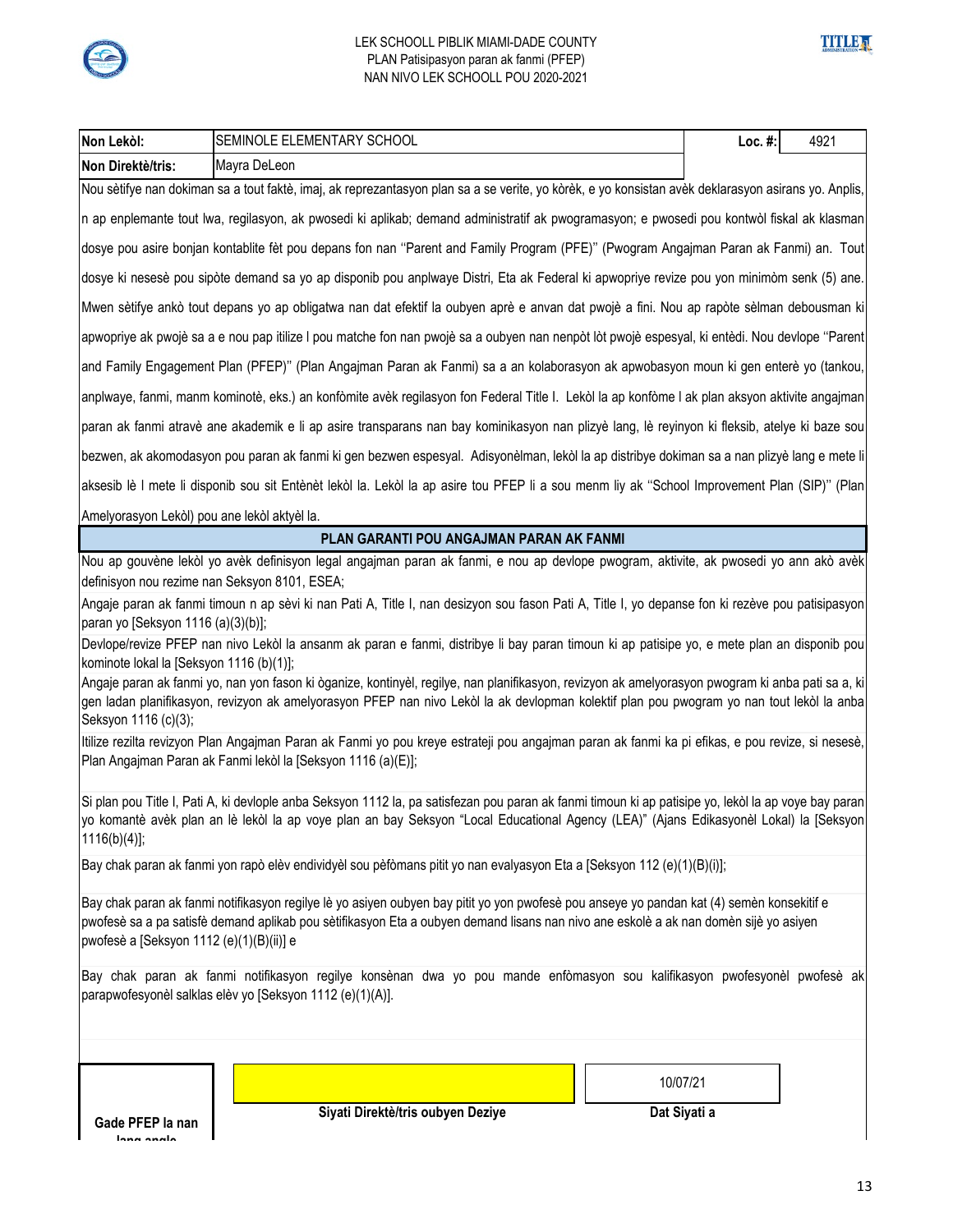

**lang angle**

#### LEK SCHOOLL PIBLIK MIAMI-DADE COUNTY PLAN Patisipasyon paran ak fanmi (PFEP) NAN NIVO LEK SCHOOLL POU 2020-2021



*Plan sa sou menm liy avèk seksyon 1116 nan "Every Student Succeds Act" (Akò Chak Elèv Fè Siksè)* 

#### **DEKLARASYON MISYON AN**

Se pou nou amelyore angajman paran ak fanmi, aksè, ak defans yon fason pou nou yo ka devlope kapasite paran ak fanmi pou angajman paran, fanmi,

lekòl ak kominote a ka vin pi solid, pou sipòte amelyorasyon ki mezirab nan akonplisman elèv.

PFEP se yon responsablite ki pataje ant paran/fanmi pou bay opinyon yo nan chanjman ak revizyon FPEP yo ak enstriksyon kalite siperyè pou tout elèv nan fason ki ap suiv yo:

PFEP nan nivo lekòl la se yon responsablite pataje, paran yo ak manm fanmi yo ap bay opinyon nan aktyalizasyon ak revizyon PFEP a epi ede nan bay enstriksyon kalite siperyè pou tout elèv k ap aprann yo, jan sa a:

| Domèn Konsantrasyon                                                                                              | <b>Evidans</b>                                                                                                                                                                                                                                                                              |                                                                                 | Dat Reyinyon<br>Reyinyon     |                   |
|------------------------------------------------------------------------------------------------------------------|---------------------------------------------------------------------------------------------------------------------------------------------------------------------------------------------------------------------------------------------------------------------------------------------|---------------------------------------------------------------------------------|------------------------------|-------------------|
| PFEP nan nivo lekòl se yon<br>responsablite ki pataje.                                                           | Lekòl la ap bay yon ide jeneral sou PFEP e mete li disponib pou<br>opinyon ak revizyon tout paran, e asire tout moun ki gen enterè yo<br>devlope e aksepte li ansanm.                                                                                                                       |                                                                                 | 1ye Reyinyon<br><b>EESAC</b> | 15 sept. 2021     |
|                                                                                                                  | Lekòl la ap prezante apwobasyon final PFEP la bay tout moun ki Reyinyon Anyèl Title<br>gen enterè yo pou opinyon ak revizyon yo.                                                                                                                                                            |                                                                                 |                              | 22 sept. 2021     |
| Domèn Konsantrasyon                                                                                              | <b>Evidans</b>                                                                                                                                                                                                                                                                              |                                                                                 |                              | Lis Dat yo        |
| Paran/fanmi pral ede nan bay                                                                                     | Akò Lekòl-Paran                                                                                                                                                                                                                                                                             |                                                                                 |                              |                   |
| enstriksyon kalite siperyè<br>pou tout elèv.                                                                     | Kontwole prezans                                                                                                                                                                                                                                                                            |                                                                                 |                              |                   |
|                                                                                                                  | Kontwole yo fini devwa                                                                                                                                                                                                                                                                      |                                                                                 |                              | Out 2021-Jen 2022 |
|                                                                                                                  | Patisipe nan desizyon ki gen rapò ak edikasyon timoun nan                                                                                                                                                                                                                                   |                                                                                 |                              |                   |
|                                                                                                                  |                                                                                                                                                                                                                                                                                             | <b>PATISIPASYON PARAN</b>                                                       |                              |                   |
|                                                                                                                  | Lekòl la pral angaje paran ak fanmi yon fason ki òganize, e regilye nan planifikasyon, revizyon, ak amelyorasyon pwogram Title I nan. Pwogram nan tout<br>lekòl la ki gen ladan patisipasyon nan pran desizyon sou kòman yo pral itilize fon siplemantè Title I yo nan fason ki ap suiv yo: |                                                                                 |                              |                   |
| Domèn Konsantrasyon                                                                                              | <b>Evidans</b>                                                                                                                                                                                                                                                                              |                                                                                 | <b>Non Reyinyon</b>          | Dat Reyinyon      |
| Angajman paran ak fanmi<br>nan planifikasyon, revizyon,<br>ak amelyorasyon pwogram<br>Title I nan tout Lekòl yo. | Pandan Reyinyon Anyèl Paran Title I nan, yo ap ankouraje paran<br>ak fanmi yo pou bay opinyon yo nan planifikasyon, revizyon ak<br>amelyorasyon Pwogram Title I nan tout Lekòl la, jan yo montre sa<br>nan evidans rezime ak ajanda reyinyon yo.                                            |                                                                                 | 1ye Reyinyon<br><b>EESAC</b> | 15 sept. 2021     |
| Angajman paran ak fanmi<br>nan pwosesis pran desizyon<br>sou kòman yo pral itilize fon<br>siplemantè Title I yo. | Pandan reyinyon EESAC yo, yo ap bay paran ak fanmi yo<br>opòtinite pou bay opinyon yo nan pwosesis pran desizyon sou<br>kòman yo pral itilize fon siplemantè Pwogram Title I nan tout<br>Lekòl yo jan yo montre sa nan evidans rezime reyinyon ki<br>apwouve yo.                            |                                                                                 | Reyinyon Anyèl Title         | 22 sept. 2021     |
|                                                                                                                  | KOWÒDINASYON E ENTEGRASYON AVÈK LÒT PWOGRAM FEDERAL                                                                                                                                                                                                                                         |                                                                                 |                              |                   |
| fason ki ap suiv yo:                                                                                             | Lekòl la pral kowòdone e entegre paran ak fanmi nan pwogram ak aktivite angajman fanmi pou anseye paran sou kòman pou yo ede pitit yo lakay nan                                                                                                                                             |                                                                                 |                              |                   |
| Kowòdinasyon avèk Lòt<br>Pwogram                                                                                 | <b>Aktivite</b>                                                                                                                                                                                                                                                                             | Kòman Patisipasyon yo nan Aktivite yo Ap Anseye Paran<br>pou Ede Pitit yo Lakay |                              |                   |
| Title III (Leson<br>☑<br>Patikilye pou Elèv ki<br>Aprann Anglè)                                                  | Sèvis Sipò                                                                                                                                                                                                                                                                                  | Estrateji yo bay paran elèv EL yo ap ede amelyore pèfòmans akademik yo          |                              |                   |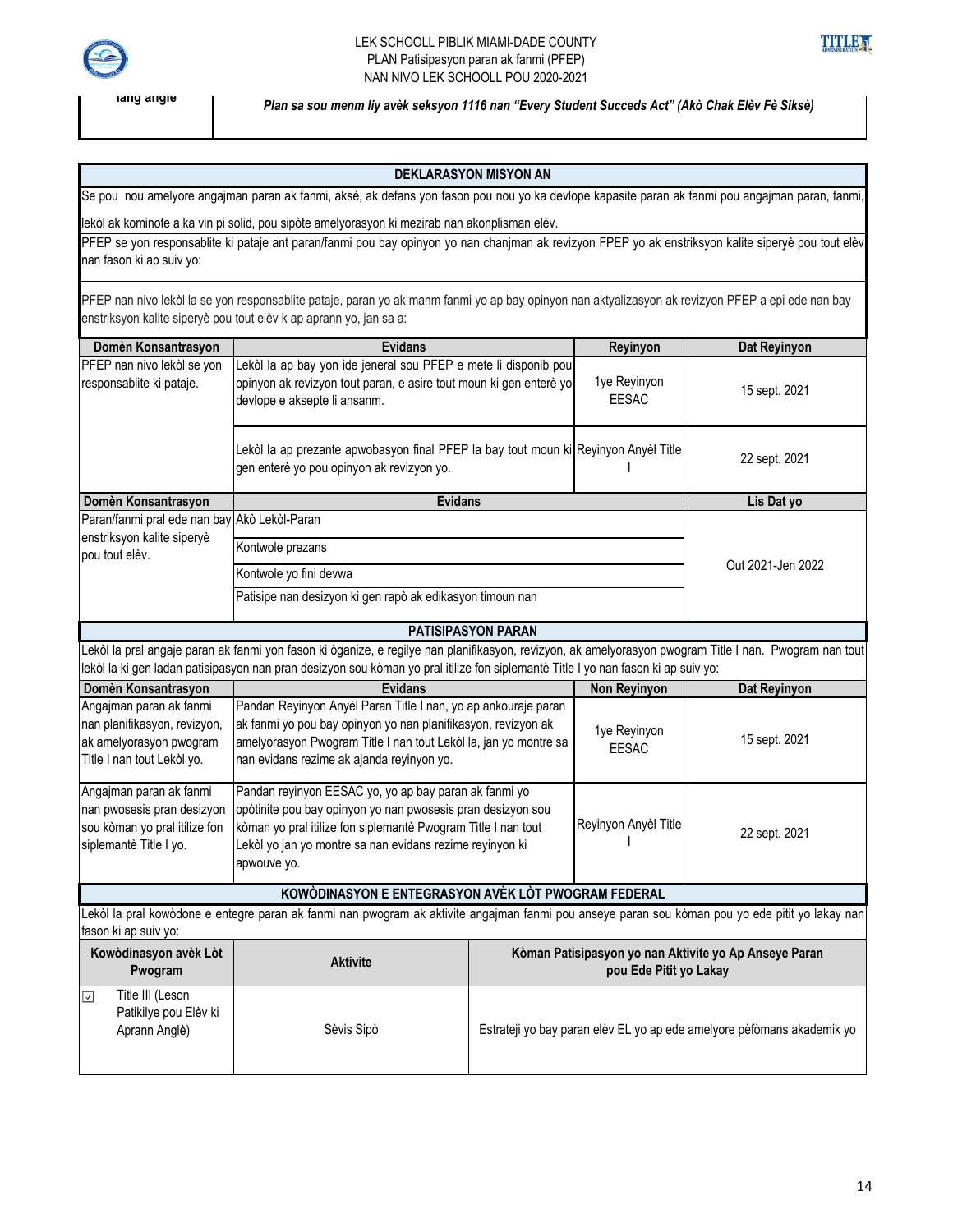



| Título IX (Proyecto UP-<br>$\overline{\vee}$<br>START) | Sèvis Sipò         | Resous yo bay fanmi yo nan tranzisyon pral ede elèv yo simonte baryè yo<br>nan aprantisaj |
|--------------------------------------------------------|--------------------|-------------------------------------------------------------------------------------------|
| VPK                                                    | Reyinyon ak Atelye | Estrateji yo bay paran elèv VPK yo ap ede bati yon fondasyon akademik<br>solid.           |

|                        | REYINYON ANYÈL POU PARAN TITLE I                                                      |                                                      |                                                                                                                                                         |                                         |  |
|------------------------|---------------------------------------------------------------------------------------|------------------------------------------------------|---------------------------------------------------------------------------------------------------------------------------------------------------------|-----------------------------------------|--|
|                        |                                                                                       |                                                      | Lekòl la pral fè Reyinyon Anyèl Title I pou enfòme paran ak fanmi timoun ki ap patisipe nan Pwogram Title I Tout Lekòl la. Pandan reyinyon an, lekòl ap |                                         |  |
|                        | lekòl pral dokimante kominikasyon avèk moun ki gen enterè yo nan fason ki ap suiv yo: |                                                      | bay deskripsyon Pwogram Title I Tout Lekòl ki pral gen yon explikasyon sou fòm evalyasyon akadamik yo, done pèfòmans lekòl la ak dwa paran. Anplis,     |                                         |  |
| <b>Aktivite/Travay</b> | Deskripsyon Reyinyon Notifikasyon/Envitasyon                                          |                                                      | <b>Evidans Efikasite</b>                                                                                                                                |                                         |  |
|                        | Mesaj Elektwonik<br>П                                                                 | ☑<br>Aplikasyon                                      |                                                                                                                                                         |                                         |  |
|                        |                                                                                       |                                                      |                                                                                                                                                         |                                         |  |
|                        | Kalandriye/Bilten Lekòl                                                               | Feyè<br>☑                                            |                                                                                                                                                         |                                         |  |
| Notifikasyon           |                                                                                       |                                                      | Gade vèsyon angle a pou bwochi Reyinyon Anyèl<br>Tit I a nan plizyè lang, ki gen ladan avètisman sou                                                    |                                         |  |
| (Anvan)                |                                                                                       |                                                      | aksè / akomodasyon                                                                                                                                      |                                         |  |
|                        | Siy Lekòl                                                                             | Sit Entènèt<br>$\checkmark$                          |                                                                                                                                                         |                                         |  |
|                        |                                                                                       |                                                      |                                                                                                                                                         |                                         |  |
| <b>Aktivite/Travay</b> |                                                                                       | Deskripsyon Travay/Aktivite yo Fè Pandan Reyinyon an |                                                                                                                                                         |                                         |  |
| Dokimantasyon          | PFEP Title I nan nivo Lekòl la ap revize diskite e mete ajou   2<br>☑                 |                                                      | Sondaj Paran diskite yo mete disponib (nan                                                                                                              |                                         |  |
| (Pandan la)            | avèk paran ak fanmi yo pandan reyinyon an                                             |                                                      | plizyè lang) pandan reyinyon an.                                                                                                                        |                                         |  |
|                        |                                                                                       |                                                      |                                                                                                                                                         |                                         |  |
|                        | Ajanda Reyinyon an ap gen ladan atik nesesè yo, ak<br>☑                               |                                                      | Prezantasyon yo aplike ak<br>☑                                                                                                                          |                                         |  |
|                        | enfòmasyon yo mete ajou avèk I ekòl la                                                |                                                      | enfòmasyon lekòl la                                                                                                                                     | Prezantasyon<br>PowerPoint pou Tit I    |  |
|                        |                                                                                       |                                                      |                                                                                                                                                         | Reyinyon Anyèl<br>Parenet la sitiye sou |  |
|                        |                                                                                       |                                                      |                                                                                                                                                         | vèsyon angle PFEP la                    |  |
|                        | Rezime reyinyon ki gen ladan dosye dyalòj avèk<br>☑<br>paran/fanmi                    |                                                      | Konpilasyon Rezilta Sondaj Paran yo<br>$\overline{\mathcal{L}}$                                                                                         |                                         |  |
|                        |                                                                                       |                                                      |                                                                                                                                                         |                                         |  |
|                        |                                                                                       |                                                      |                                                                                                                                                         |                                         |  |
|                        | Lèt Notifikasyon yo mete disponib pou paran ak fanmi<br>$\overline{\mathcal{S}}$      |                                                      | Fòm Reprezantan "District Advisory Council)<br>☑                                                                                                        |                                         |  |
|                        |                                                                                       |                                                      | DAC/Parent Advisory Council (PAC) diskite e                                                                                                             |                                         |  |
|                        |                                                                                       |                                                      | mete ajou pandan reyinyon an                                                                                                                            |                                         |  |
|                        | PFEP nivo distri a yo mete disponib pandan reyinyon an<br>$\overline{\vee}$           |                                                      | $\boxed{\small\vee}$<br>Yo revize e mete ajou Akò Lekòl-Paran                                                                                           |                                         |  |
|                        |                                                                                       |                                                      |                                                                                                                                                         |                                         |  |
|                        |                                                                                       |                                                      |                                                                                                                                                         |                                         |  |
| <b>Aktivite/Travay</b> | Deskripsyon Travay/Aktivite yo Fè Pandan Reyinyon an                                  |                                                      |                                                                                                                                                         |                                         |  |
|                        | Enfòmasyon Title I ajou ki poste sou paj entènèt lekòl la<br>⊻                        |                                                      | ⊻<br>Fèy pou Siyen prezans ki klase nan Sistèm                                                                                                          |                                         |  |
|                        |                                                                                       |                                                      | Klasman Title I                                                                                                                                         |                                         |  |
|                        | Ajanda reyinyon ki klase nan sistèm Klasman Konfòmite<br>$\overline{\mathcal{S}}$     |                                                      | Prezantasyon 'PowerPoint' ki poste sou paj<br>$\boxed{\checkmark}$                                                                                      |                                         |  |
|                        | Title I                                                                               |                                                      | entènèt lekòl la                                                                                                                                        |                                         |  |
|                        | Ajanda reyinyon ki klase nan sistèm Klasman Konfòmite<br>☑                            |                                                      | Konpilasyon Rezilta Sondaj ki klase nan Sistèm<br>$\boxed{\checkmark}$                                                                                  |                                         |  |
| fe suivi               | Title I                                                                               |                                                      | Klasman Title I                                                                                                                                         |                                         |  |
| (Apre)                 |                                                                                       |                                                      |                                                                                                                                                         |                                         |  |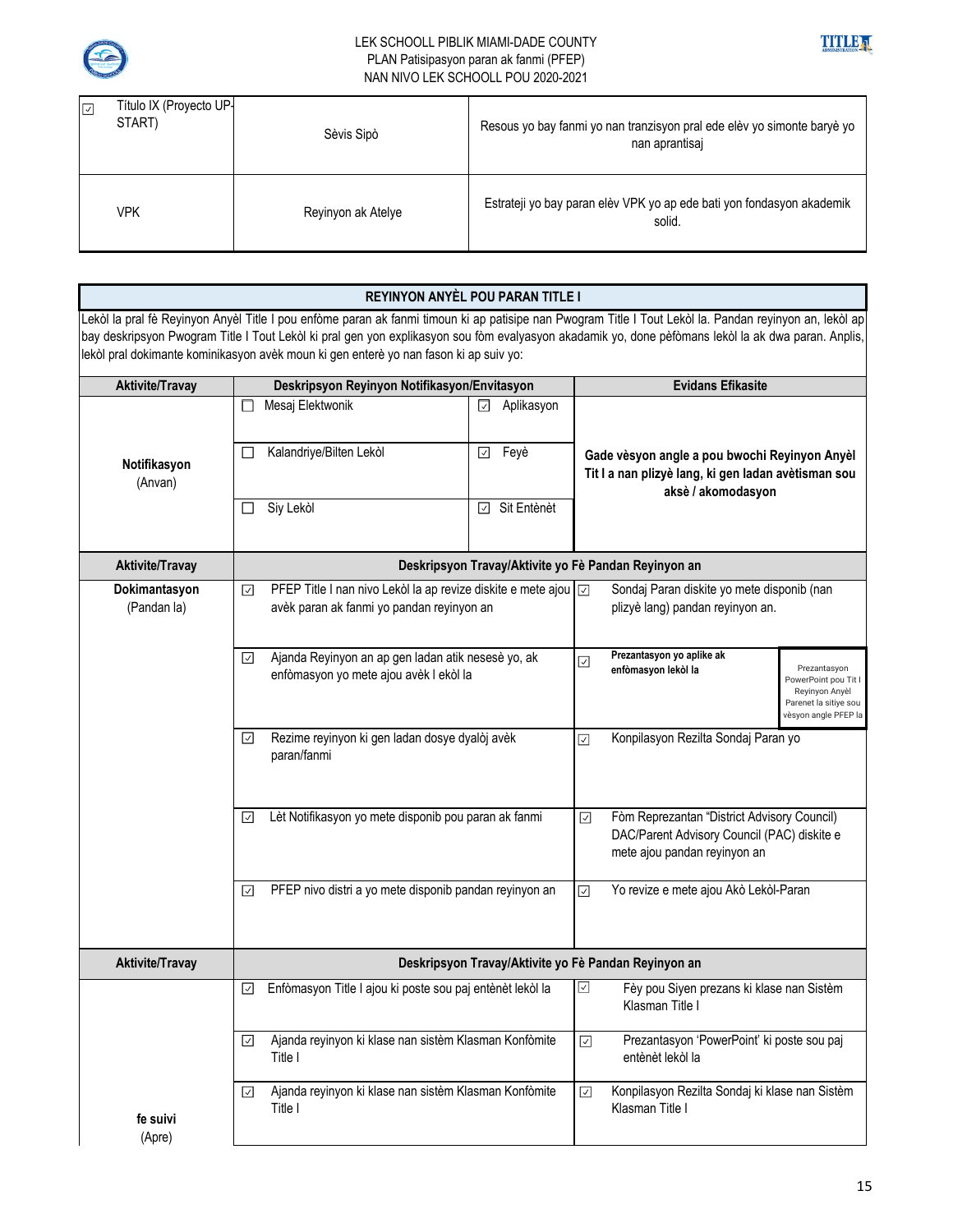



|           | Lèt Notifikasyon Pwogram Tit I ki afiche sou sit entènèt<br>$\overline{\vee}$<br>lekòl la | Pou jwenn aksè nan Prezantasyon PowerPoint ki<br>☑<br>pibliye sou sit entènèt lekòl la klike sou lyen an |
|-----------|-------------------------------------------------------------------------------------------|----------------------------------------------------------------------------------------------------------|
|           | Done rezime reyinyon yo mete yo mete sou Rapò Mansyèl<br>∣√<br>Done Paran ak Fanmi        | Akò Lekòl-Paran ajou disponib pou paran ak<br>⊡<br>fanmi                                                 |
| Si ou vle | Foto Reyinyon ki Poste sou paj entènèt lekòl laCreole                                     | Evidans Enfòmasyon ki Poste sou Medya<br>Sosyal yo                                                       |

| <b>REYINYON FLEKSIB POU PARAN YO</b>                                                                                                                                                                                                                                                                                                                           |                                                      |                                                             |                                                                                                                                                                                                                                                                                                                     |  |
|----------------------------------------------------------------------------------------------------------------------------------------------------------------------------------------------------------------------------------------------------------------------------------------------------------------------------------------------------------------|------------------------------------------------------|-------------------------------------------------------------|---------------------------------------------------------------------------------------------------------------------------------------------------------------------------------------------------------------------------------------------------------------------------------------------------------------------|--|
| Lekòl la pral ofri yon kantite reyinyon fleksib pou paran, tankou reyinyon nan maten, aprèmidi oubyen aswè. Anplis, lekòl yo pral bay lekòl la fon<br>siplemantè PFEP Title I, seminè sou Entènèt, telekonferans, oubyen vizit lakay, ak lòt sèvis sa yo gen rapò ak angajman paran ak fanmi nan fason ki ap                                                   |                                                      |                                                             |                                                                                                                                                                                                                                                                                                                     |  |
| <b>Reyinyon Fleksib</b>                                                                                                                                                                                                                                                                                                                                        | Deskripsyon Reyinyon/Aktivite yo<br>Lè Reyinyon (yo) |                                                             |                                                                                                                                                                                                                                                                                                                     |  |
| ☑<br>Reyinyon nan maten                                                                                                                                                                                                                                                                                                                                        | 8:00 a.m. - 12:00 p.m.                               | Virtual Reyinyon/Atelye                                     |                                                                                                                                                                                                                                                                                                                     |  |
| Reyinyon nan<br>☑<br>aprèmidi                                                                                                                                                                                                                                                                                                                                  | 12:00 p.m. $-4:00$ p.m.                              | Virtual Reyinyon/Atelye                                     | Gade vèsyon angle a pou jwenn aksè nan bilten vòt<br>reyinyon yo bay nan Tit I an                                                                                                                                                                                                                                   |  |
| Reyinyon nan aswè<br>⊻                                                                                                                                                                                                                                                                                                                                         | 4:00 p.m. $-7:00$ p.m.                               | Reyinyon Anyèl Title I                                      |                                                                                                                                                                                                                                                                                                                     |  |
|                                                                                                                                                                                                                                                                                                                                                                |                                                      | <b>DEVLOPMAN KAPASITE</b>                                   |                                                                                                                                                                                                                                                                                                                     |  |
| aktivite angajman paran/fanmi nan fason ki ap suiv yo:                                                                                                                                                                                                                                                                                                         |                                                      |                                                             | Lekòl la pral enplemante aktivite ki pral devlope kapasite angajman paran/fanmi ki fè sans. Aktivite lekòl la pral enplemante a pral ede devlope relasyon<br>ak kominote a pou amelyore siksè elèv. Anplis, lekòl la ap bay materyèl ak fòmasyon pou ede paran/fanmi travay avèk pitit yoe bay lòt sipò rezonab nan |  |
| <b>Aktivite/Travay</b>                                                                                                                                                                                                                                                                                                                                         | Tit Moun Anchaj la                                   |                                                             | Resous/Materyèl yo Bay                                                                                                                                                                                                                                                                                              |  |
| Reyinyon Anyèl Title I                                                                                                                                                                                                                                                                                                                                         | Asistan Direktè lekòl la                             | Prezantasyon 'PowerPoint'                                   |                                                                                                                                                                                                                                                                                                                     |  |
| Reyinyon EESAC                                                                                                                                                                                                                                                                                                                                                 | Asistan Direktè lekòl la                             | Prezantasyon 'PowerPoint'                                   |                                                                                                                                                                                                                                                                                                                     |  |
| Reyinyon Vityèl/Seminè sou<br>Entènèt                                                                                                                                                                                                                                                                                                                          | CIS/CLS                                              | Feyè                                                        |                                                                                                                                                                                                                                                                                                                     |  |
|                                                                                                                                                                                                                                                                                                                                                                | DEVLOPMAN PWOFESYONÈL ANPLWAYE                       |                                                             |                                                                                                                                                                                                                                                                                                                     |  |
| Dekri aktivite devlopman pwofesyonèl lekòl la pral ofri oubyen ankouraje pou edike anplwaye yo:<br>· Kòman pou valorize e itilize kontribisyon paran/fanmi;<br>Kòman pou al rankontre, kominike, e travay avèk paran/fanmi kòm patnè egal ego;<br>Kòman pou enplemante e kowòdone pwogram paran/fanmi; e<br>· Kòman pou devlope lyen ant paran/fanmi ak lekòl. |                                                      |                                                             |                                                                                                                                                                                                                                                                                                                     |  |
| <b>Aktivite</b>                                                                                                                                                                                                                                                                                                                                                | <b>Tit Moun Anchaj</b><br>Nan Title I                | Konsantrasyon<br>sou Angajman<br>Paran/Fanmi                | Dokimantasyon                                                                                                                                                                                                                                                                                                       |  |
| Sesyon Fòmasyon<br>☑<br>Fasilitatè Title I Distri<br>a Patwone                                                                                                                                                                                                                                                                                                 | Administratè                                         | Aplikasyon /<br>Kowòdinasyon<br>pwogram paran /<br>fanmi yo | Agenda, pwezantasyon, pwezantasyon PowerPoint,<br>aplikasyon nan pran konesans, ak Pwen Plan Met soti<br>nan MyLearningPlan Pwofesyonel Jesyon Devlopman<br>Sistem.                                                                                                                                                 |  |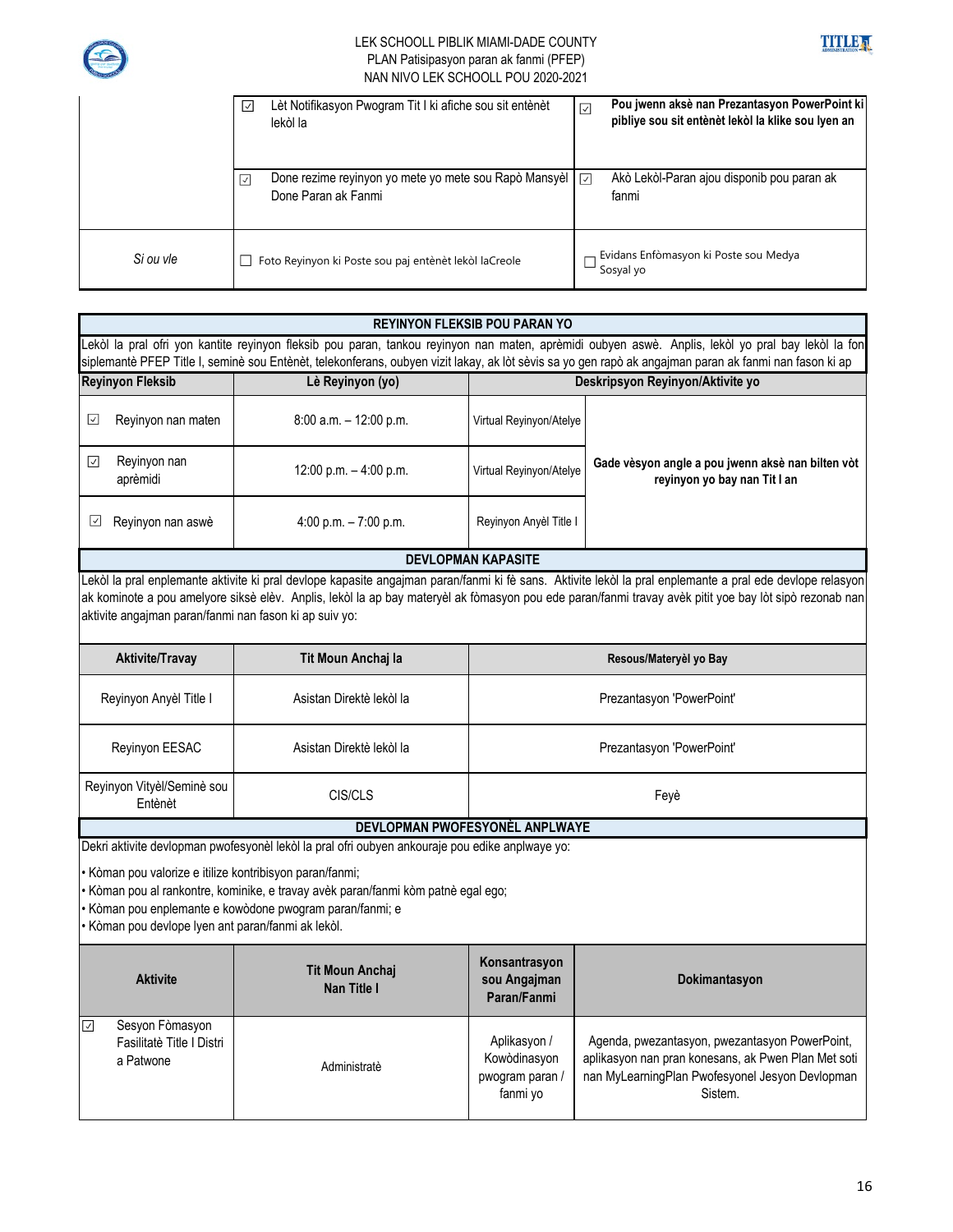



| $\overline{\vee}$<br>Sesyon Fòmasyon<br>Sesyon Fòmasyon<br>CIS/CLS Title I Distri al<br>Patwone | CIS/CLS | Aplikasyon /<br>Kowòdinasyon<br>pwogram paran /<br>fanmi yo     | Agenda, pwezantasyon, pwezantasyon PowerPoint,<br>aplikasyon nan pran konesans, ak Pwen Plan Met soti<br>nan MyLearningPlan Pwofesyonel Jesyon Devlopman<br>Sistem. |
|-------------------------------------------------------------------------------------------------|---------|-----------------------------------------------------------------|---------------------------------------------------------------------------------------------------------------------------------------------------------------------|
| Kontribisyon paran ki<br>valab ak itilize                                                       | CIS/CLS | Kontribisyon paran<br>ki valab ak itilize                       | Met Plan Pwen nan My Learning Plan Sistem Jesyon<br>Devlopman Pwofesyonel.                                                                                          |
| Amelyore kapasite<br>pou travay avek paran<br>yo ak fanmi yo                                    | CIS/CLS | Amelyore kapasite<br>pou travay avek<br>paran yo ak fanmi<br>yo | Met Plan Pwen nan My Learning Plan Sistem Jesyon<br>Devlopman Pwofesyonel.                                                                                          |

| <b>LÒT AKTIVITE</b>                                                                                                                                                                                                                                                                                                                                                                                                                                                                                                                                                                                                                                                                                                        |                      |                           |                                       |                                                                      |                          |                                    |  |
|----------------------------------------------------------------------------------------------------------------------------------------------------------------------------------------------------------------------------------------------------------------------------------------------------------------------------------------------------------------------------------------------------------------------------------------------------------------------------------------------------------------------------------------------------------------------------------------------------------------------------------------------------------------------------------------------------------------------------|----------------------|---------------------------|---------------------------------------|----------------------------------------------------------------------|--------------------------|------------------------------------|--|
| Lekòl pral fè lòt aktivite/evènman/reyinyon pou ankouraje e sipòte paran ak fanmi nan angajman ki fè plis sans nan edikasyon pitit yo nan fason ki ap suiv<br>yo:                                                                                                                                                                                                                                                                                                                                                                                                                                                                                                                                                          |                      |                           |                                       |                                                                      |                          |                                    |  |
| Kontni ak Kalite Aktivite yo                                                                                                                                                                                                                                                                                                                                                                                                                                                                                                                                                                                                                                                                                               |                      | Tit Moun Anchaj la        | Konsantrasyon Angajman<br>Paran/fanmi |                                                                      | <b>Evidans Efikasite</b> |                                    |  |
| Reyinyon EESAC                                                                                                                                                                                                                                                                                                                                                                                                                                                                                                                                                                                                                                                                                                             |                      | Prezidan EESAC            |                                       |                                                                      | Rezime Reyinyon          |                                    |  |
| Sware FSA                                                                                                                                                                                                                                                                                                                                                                                                                                                                                                                                                                                                                                                                                                                  |                      | Asistan Direktè lekòl la  | Kourikoulòms                          |                                                                      | Fèy Siyati               |                                    |  |
|                                                                                                                                                                                                                                                                                                                                                                                                                                                                                                                                                                                                                                                                                                                            |                      |                           | <b>AKSESIBILITE</b>                   |                                                                      |                          |                                    |  |
| Lekòl la pral ofri tout opòtinite pou patisipasyon nan aktivite angajman paran ak fanmi pou tout paran ak manm fanmi. Anplis, lekòl la pral pataje<br>enfòmasyon ki gen rapò ak lekòl e pwogram paran ak fanmi, reyinyon, rapò lekòl, ak lòt aktivite nan yon fòma konpreyansif,ki inifòm, ak nan lang paran<br>fanmi konprann ansanm ak ofri aksè akomondasyon pou paran ki gen bezwen espesyal, nan fason ki ap suiv yo:                                                                                                                                                                                                                                                                                                 |                      |                           |                                       |                                                                      |                          |                                    |  |
| Domèn Konsantrasyon<br><b>Pou Aksesiblite</b>                                                                                                                                                                                                                                                                                                                                                                                                                                                                                                                                                                                                                                                                              | Akomodasyon          | Orè Dat yo                |                                       | <b>Evidans Efikasite</b>                                             |                          |                                    |  |
| Lang                                                                                                                                                                                                                                                                                                                                                                                                                                                                                                                                                                                                                                                                                                                       | Tradiktè             | Asistan Direktè lekòl la  |                                       | Materyèl nan plizyè lang /Feyè/Depliyan avèk yon not<br>pou andikape |                          |                                    |  |
| Paran ki gen Bezwen<br>Espesyal                                                                                                                                                                                                                                                                                                                                                                                                                                                                                                                                                                                                                                                                                            | Entèprèt Lang an Siy | Asistan Direktè lekòl la  |                                       | Demann pou entèprèt lang siy                                         |                          |                                    |  |
| <b>KOMINIKASYON</b>                                                                                                                                                                                                                                                                                                                                                                                                                                                                                                                                                                                                                                                                                                        |                      |                           |                                       |                                                                      |                          |                                    |  |
| Lekòl la pral ofri enfòmasyon nan tan konvenab sou Pwogram Title I tout Lekòl la, eksplikasyon sou kourikoulòm nan lekòl la, ak kalite evalyasyon yo<br>itilize pou mezire pwogrè elèv, nivo akonplisman yo espere pou elèv yo atenn, idantifye elèv ki riske pa satisfè demand estanda eta a nan pèfòmans<br>evalyasyon estanda yo e bay paran enfòmasyon sou prezans pitit yo. Si paran an mande I, pral ofri opòtinite pou reyinyon regilye pou yo ka fòmile<br>sijesyon e pou patisipe, jan sa apwopriye, nan pran desizyon ki gen rapò ak edikasyon pitit yo. Anplis, Bay deskripsyon sou kòman lekòl la pral transmèt<br>paran/fanmi kòmantè si plan nan tout lekòl la pa satisfezan pou yo nan fason ki ap suiv yo: |                      |                           |                                       |                                                                      |                          |                                    |  |
| Domèn Konsantrasyon<br>Pou Kominikasyon                                                                                                                                                                                                                                                                                                                                                                                                                                                                                                                                                                                                                                                                                    |                      | Kontni ak Kalite Aktivite |                                       | Tit Moun Responsab la                                                |                          | <b>Evidans</b><br><b>Efikasite</b> |  |
|                                                                                                                                                                                                                                                                                                                                                                                                                                                                                                                                                                                                                                                                                                                            |                      |                           |                                       |                                                                      |                          |                                    |  |